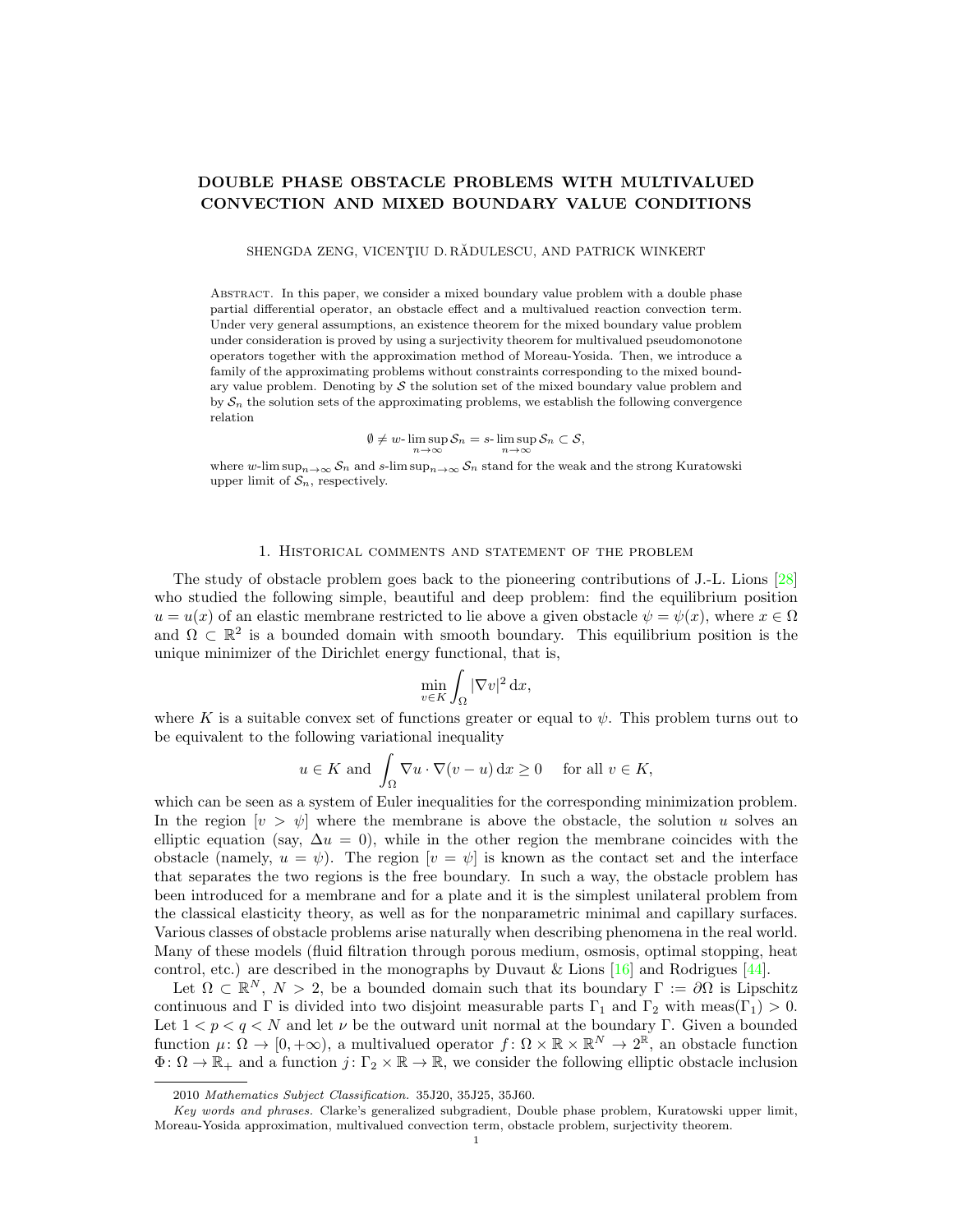problem with a double phase differential operator, a multivalued convection term and mixed boundary conditions, where the boundary conditions are composed of a homogeneous Dirichlet boundary condition and a multivalued boundary condition which is described by Clarke's generalized subgradient:

<span id="page-1-0"></span>
$$
D_{\mu}(u) + |u|^{p-2}u + \mu(x)|u|^{q-2}u \in f(x, u, \nabla u) \quad \text{in } \Omega,
$$
  
\n
$$
u \leq \Phi \quad \text{in } \Omega,
$$
  
\n
$$
u = 0 \quad \text{on } \Gamma_1,
$$
  
\n
$$
\frac{\partial u}{\partial \nu_{\mu}} \in -\partial j(x, u) \quad \text{on } \Gamma_2,
$$
\n(1.1)

where

$$
D_{\mu}(u) := -\operatorname{div} \left( |\nabla u|^{p-2} \nabla u + \mu(x) |\nabla u|^{q-2} \nabla u \right)
$$

and

$$
\frac{\partial u}{\partial \nu_{\mu}} := \left( |\nabla u|^{p-2} \nabla u + \mu(x) |\nabla u|^{q-2} \nabla u \right) \cdot \nu.
$$

It should be mentioned that in our setting the part  $\Gamma_2$  can be empty. In this case, problem [\(1.1\)](#page-1-0) reduces to the Dirichlet double phase problem

<span id="page-1-2"></span>
$$
D_{\mu}(u) + |u|^{p-2}u + \mu(x)|u|^{q-2}u \in f(x, u, \nabla u) \quad \text{in } \Omega,
$$
  
\n
$$
u \leq \Phi \quad \text{in } \Omega,
$$
  
\n
$$
u = 0 \quad \text{on } \Gamma,
$$
\n(1.2)

which has recently been introduced and studied by Zeng, Gasiński, Winkert & Bai  $[48]$ .

In general, the novelty of the present work is the fact that several interesting and challenging phenomena are considered in one problem. To be more precise, problem [\(1.1\)](#page-1-0) contains the following effects:

- (i) a double phase partial differential operator;
- (ii) a multivalued convection term;
- (iii) an obstacle restriction;
- (iv) a multivalued boundary condition, which is formulated by Clarke's generalized subdifferential operator for locally Lipschitz functions.

Problem  $(1.1)$  appears naturally when considering optimal stopping problems for Lévy processes with jumps, which arise for example as option pricing models in mathematical finance. The main contribution of this paper is twofold. The first objective is to explore the nonemptiness, boundedness and closedness of the solution set  $S$  to problem  $(1.1)$ . Our method is based on a surjectivity theorem for multivalued pseudomonotone operators and the approximation method of Moreau-Yosida. Since the obstacle effect leads to various difficulties in obtaining the exact and numerical solutions, some appropriate and useful approximating methods have been introduced and developed to overcome the obstacle constraints. Based on this, the second part of this paper is aimed to consider a family of approximating problems corresponding to [\(1.1\)](#page-1-0) without constraints and to establish a critical convergence theorem which indicates that the solution set of the obstacle problem can be approximated by the solution sets of approximating problems, denoted by  $\{\mathcal{S}_n\}$ , in the sense of Kuratowski. More precisely, we are going to show that

$$
\emptyset \neq w\text{-}\limsup_{n\to\infty} \mathcal{S}_n = s\text{-}\limsup_{n\to\infty} \mathcal{S}_n \subset \mathcal{S},
$$

where w-lim sup<sub>n→∞</sub>  $S_n$  is the weak Kuratowski upper limit of  $S_n$  and s-lim sup<sub>n→∞</sub>  $S_n$  stands for the strong Kuratowski upper limit of  $S_n$ .

In 1986, Zhikov [\[51\]](#page-20-1) initially introduced a nonlinear and nonhomogeneous integral functional

<span id="page-1-1"></span>
$$
u \mapsto \int \left( |\nabla u|^p + \mu(x) |\nabla u|^q \right) dx \tag{1.3}
$$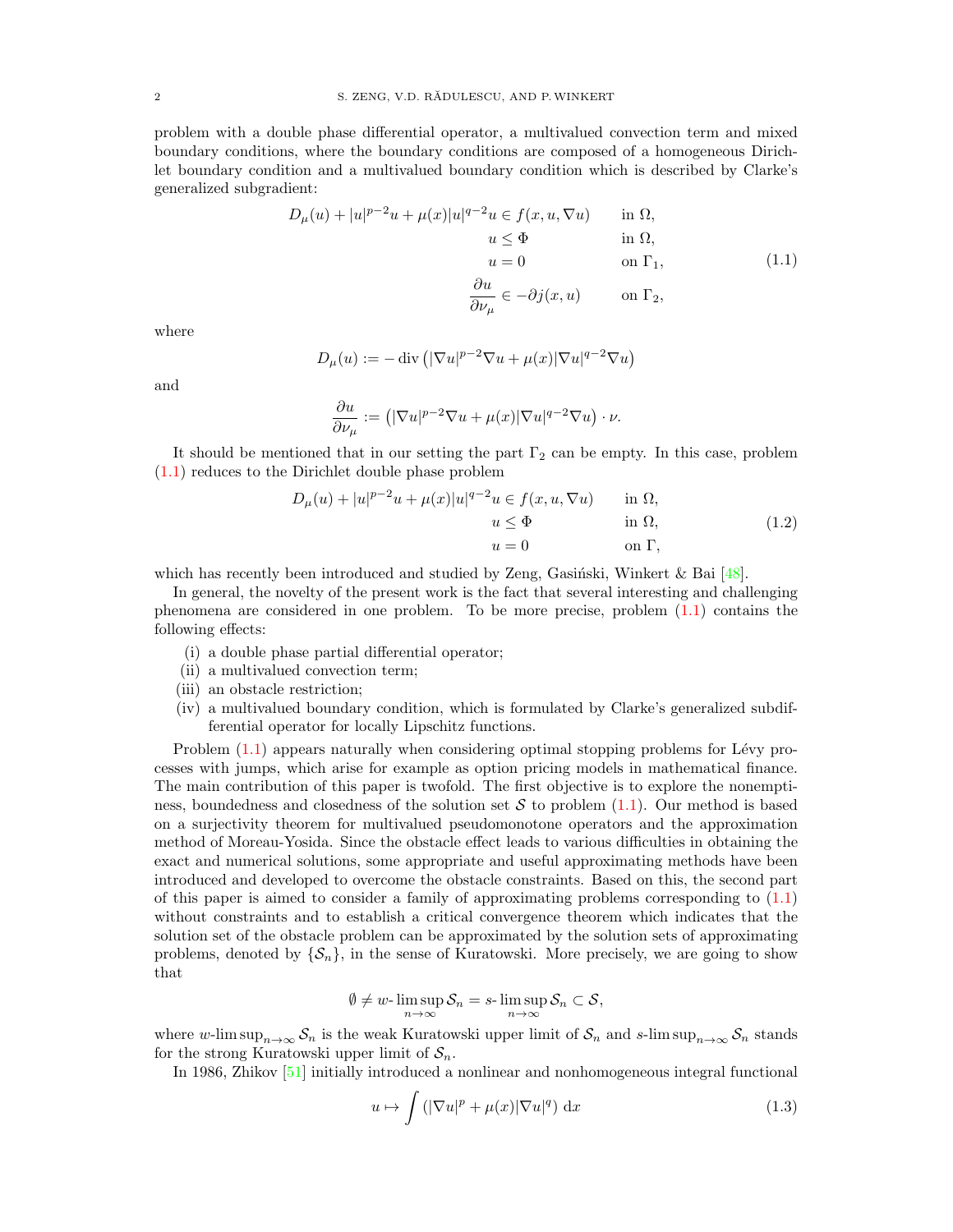to investigate the mechanics problems for strongly anisotropic materials. It is not difficult to see that the corresponding differential form of  $(1.3)$  is written by

<span id="page-2-0"></span>
$$
u \mapsto -\operatorname{div}\left( |\nabla u|^{p-2} \nabla u + \mu(x) |\nabla u|^{q-2} \nabla u \right). \tag{1.4}
$$

On the one hand, from the physical point of view, the integral functional  $(1.3)$  describes exactly the phenomenon that the energy density changes its ellipticity and growth properties according to the point in the domain. On the other hand, from the mathematical point of view, the behavior of the integral functional [\(1.3\)](#page-1-1) depends on the values of the weight function  $\mu(\cdot)$ . More precisely, on the set  $\{x \in \Omega : \mu(x) = 0\}$  it will be controlled by the gradient of order p and in the case  $\{x \in \Omega : \mu(x) \neq 0\}$  it is the gradient of order q. This is the essential reason why we call [\(1.4\)](#page-2-0) as double phase partial differential operator.

Double phase differential operators and corresponding energy functionals interpret various comprehensive natural phenomena, and model several problems in Mechanics, Physics and Engineering Sciences. For example, in the elasticity theory, the modulating coefficient  $\mu(\cdot)$  dictates the geometry of composites made of two different materials with distinct power hardening exponents q and p, see  $[52]$ . Thereafter, this topic attracted increasing attention and witnessed plenty of significant results in various aspects. For instance, Gasiński & Winkert  $\left[23\right]$  applied the theory of pseudomonotone operators to study the existence and uniqueness of solution for a quasilinear elliptic equation with double phase phenomena and a reaction term depending on the gradient. Under the assumption that the reaction is superlinear but without satisfying the Ambrosetti-Rabinowitz condition, Papageorgiou, Rădulescu & Repovš  $[34]$  considered a double phase Robin problem with a Carath´eodory nonlinearity and proved an existence theorem as well as a multiplicity theorem using Morse theoretic tools and the notion of homological local linking. By establishing a weighted inequality for a Baouendi-Grushin operator and a related compactness property, Bahrouni, Rădulescu & Repovš  $[4]$  obtained the existence of stationary waves under arbitrary perturbations of the reaction for a class of double phase transonic flow problems with variable growth.

Apart from their obvious importance in the theory of partial differential equations, obstacle problems have a natural theoretical interest in stochastic control. Additionally, they can be found in physics, biology, and mathematical finance. One of the most well-known financial challenges is establishing the arbitrage-free price of American-style options. Concerning the mathematical analysis of obstacle problems, we refer to the recent contribution of Zeng, Bai, Gasinski & Winkert  $[47]$  who applied a surjectivity theorem for multivalued mappings, Kluge's fixed point principle and tools from nonsmooth analysis to explore the existence of weak solutions for a new kind of implicit obstacle problems driven by a double phase partial differential operator and a multivalued term which is described by Clarke's generalized gradient. We also refer to Bertoin  $[10]$  for Lévy processes with jumps, which arise in the description of various phenomena in the applied sciences, such as plasma physics, flame propagation, free boundary obstacle problems, or phase transitions in the Gamma convergence framework. For further results concerning single-valued equations involving double phase operators or multivalued equations with or without double phase operators we refer to the works of Alves, Garain & R $\alpha$ dulescu [\[1\]](#page-18-2), Ambrosio & Rădulescu [\[2\]](#page-18-3), Bahrouni, Rădulescu & Winkert [\[5,](#page-18-4) [6\]](#page-18-5), Baroni, Colombo & Mingione  $[7, 8, 9]$  $[7, 8, 9]$  $[7, 8, 9]$  $[7, 8, 9]$ , Cencelj, Rădulescu & Repovš  $[11]$ , Colasuonno & Squassina  $[12]$ , Colombo & Mingione [\[13,](#page-19-7) [14\]](#page-19-8), Farkas & Winkert [\[17\]](#page-19-9), Gasiński & Papageorgiou [\[19,](#page-19-10) [20,](#page-19-11) [21\]](#page-19-12), Gasiński & Winkert  $[22, 23, 24]$  $[22, 23, 24]$  $[22, 23, 24]$  $[22, 23, 24]$ , Liu & Dai  $[29]$ , Marino & Winkert  $[30]$ , Papageorgiou, Rădulescu & Re-povš [\[35,](#page-19-17) [36\]](#page-19-18), Papageorgiou, Vetro & Vetro [\[37,](#page-19-19) [38,](#page-19-20) [40\]](#page-19-21), Perera & Squassina [\[42\]](#page-19-22), Rădulescu [\[43\]](#page-19-23), Vetro [\[45\]](#page-20-4), Vetro & Vetro [\[46\]](#page-20-5), Zhang & Rădulescu [\[50\]](#page-20-6), see also the references therein. Basic analytic tools used in this paper can be found in the monographs [\[18,](#page-19-24) [41\]](#page-19-25). Finally, we mention the overview article of Mingione & R $\ddot{\text{add}}$ ulescu [\[32\]](#page-19-26) about recent developments for problems with nonstandard growth and nonuniform ellipticity.

The paper is organized as follows. Section [2](#page-3-0) is devoted to recall some useful and important preliminaries such as the Musielak-Orlicz spaces  $L^{\mathcal{H}}(\Omega)$  and its corresponding Sobolev spaces  $W^{1, \mathcal{H}}(\Omega)$ , the definition of Kuratowski lower and upper limit, as well as the Moreau-Yosida approximation to proper, convex and lower semicontinuous functions, respectively. In Section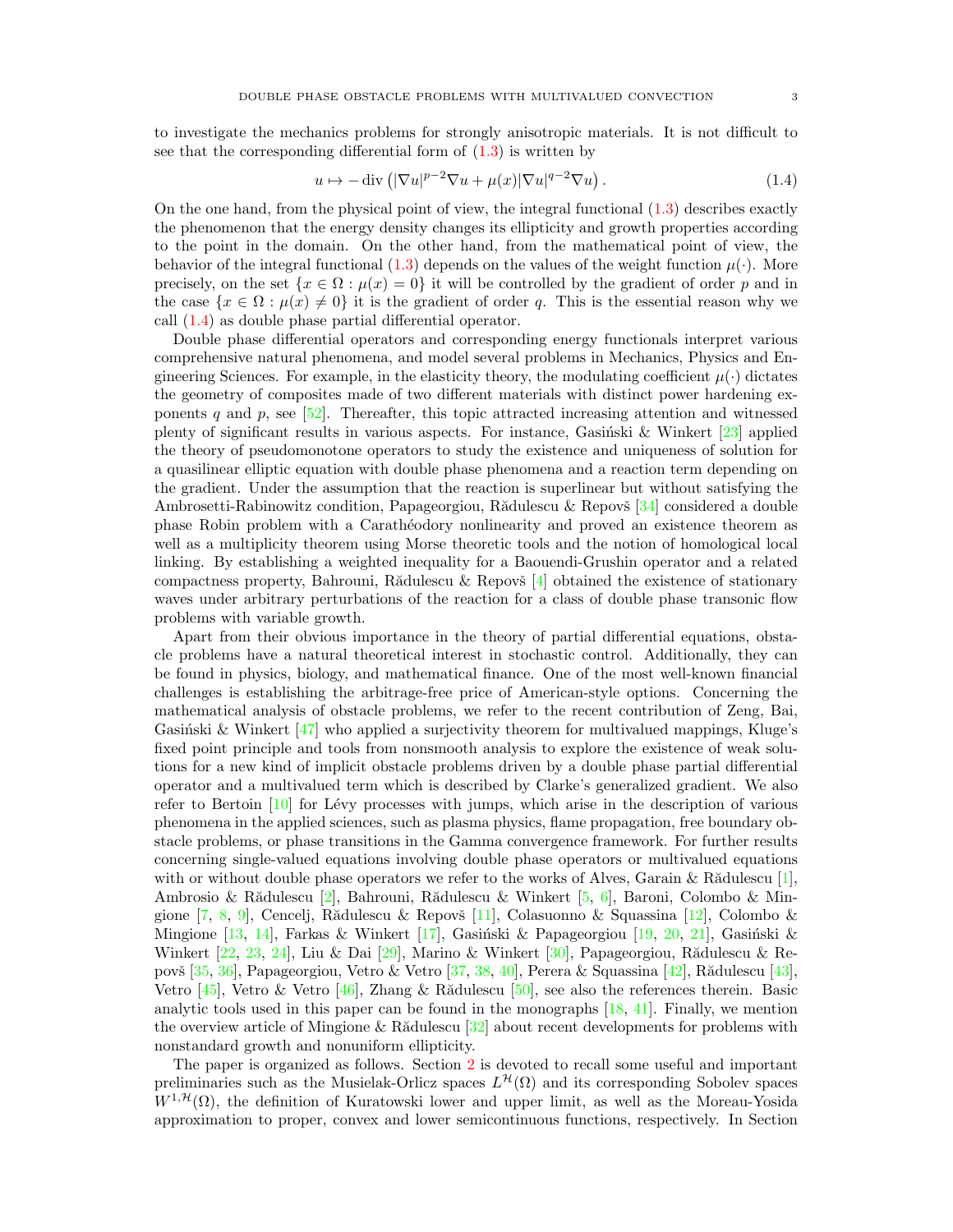[3,](#page-6-0) we apply a surjectivity result for multivalued pseudomonotone operators combined with the Moreau-Yosida approximation to examine the nonemptiness, boundedness and closedness of solution set to problem [\(1.1\)](#page-1-0), see Theorem [3.5.](#page-7-0) Finally, in Section [4,](#page-13-0) a family of the approximating problems without constraints corresponding to problem [\(1.1\)](#page-1-0) is introduced and an impressive convergence theorem is obtained, which reveals the essential relations between the sets  $S$ , w- $\limsup_{n\to\infty} S_n$  and s- $\limsup_{n\to\infty} S_n$ , see Theorem [4.3.](#page-14-0)

## 2. Mathematical background

<span id="page-3-0"></span>Let  $\Omega$  be a bounded domain in  $\mathbb{R}^N$  and let  $1 \leq r < \infty$ . For any subset D of  $\overline{\Omega}$ , in what follows, we denote by  $L^r(D) := L^r(D;\mathbb{R})$  and  $L^r(D;\mathbb{R}^N)$  the usual Lebesgue spaces endowed with the norm  $\|\cdot\|_{r,D}$ , that is,

$$
||u||_{r,D} := \left(\int_D |u|^r \, \mathrm{d}x\right)^{\frac{1}{r}} \quad \text{for all } u \in L^r(D).
$$

We set  $L^r(D)_+ := \{u \in L^r(D) : u(x) \geq 0 \text{ for a.a. } x \in D\}.$  Moreover,  $W^{1,r}(\Omega)$  stands for the Sobolev space endowed with the norm  $\|\cdot\|_{1,r,\Omega}$ , namely,

$$
||u||_{1,r,\Omega} := ||u||_{r,\Omega} + ||\nabla u||_{r,\Omega}
$$
 for all  $u \in W^{1,r}(\Omega)$ .

For any  $1 < r < \infty$  we denote by r' the conjugate exponent of r, that is,  $\frac{1}{r} + \frac{1}{r'} = 1$ . In the sequel, we denote by  $r^*$  and  $r_*$  the critical exponents to r in the domain and on the boundary, respectively, given by

$$
r^* = \begin{cases} \frac{Nr}{N-r} & \text{if } r < N, \\ +\infty & \text{if } r \ge N, \end{cases} \quad \text{and} \quad r_* = \begin{cases} \frac{(N-1)r}{N-r} & \text{if } r < N, \\ +\infty & \text{if } r \ge N, \end{cases} \tag{2.1}
$$

respectively.

Consider the r-Laplacian eigenvalue problem with Steklov boundary condition given by

<span id="page-3-3"></span><span id="page-3-1"></span>
$$
-\Delta_r u = -|u|^{r-2}u \quad \text{in } \Omega,
$$
  

$$
|\nabla u|^{r-2} \nabla u \cdot \nu = \lambda |u|^{r-2}u \quad \text{on } \Gamma,
$$
 (2.2)

for  $1 < r < \infty$ . From Lê [\[26\]](#page-19-27) we can see that problem [\(2.2\)](#page-3-1) admits a smallest eigenvalue  $\lambda_{1,r}^S > 0$ which is isolated and simple. In addition, the smallest eigenvalue  $\lambda_{1,r}^S > 0$  satisfies the following variational equality:

<span id="page-3-4"></span><span id="page-3-2"></span>
$$
\lambda_{1,r}^{S} = \inf_{u \in W^{1,r}(\Omega) \setminus \{0\}} \frac{\|\nabla u\|_{r,\Omega}^r + \|u\|_{r,\Omega}^r}{\|u\|_{r,\Gamma}^r}.
$$
\n(2.3)

For problem [\(1.1\)](#page-1-0), in the whole paper, we assume that the weight function  $\mu$  and powers p, q satisfy the following conditions:

$$
1 < p < N, \quad p < q < p^* \quad \text{and} \quad 0 \le \mu(\cdot) \in L^\infty(\Omega). \tag{2.4}
$$

Let us introduce the nonlinear function  $\mathcal{H} \colon \Omega \times \mathbb{R}_+ \to \mathbb{R}_+$  given by

$$
\mathcal{H}(x,t) := t^p + \mu(x)t^q \quad \text{for all } (x,t) \in \Omega \times \mathbb{R}_+,
$$

where  $\mathbb{R}_+ = [0, \infty)$ . By virtue of the definition of H, we are now in a position to recall the well-known Musielak-Orlicz function space denoted by  $L^{\mathcal{H}}(\Omega)$ , that is,

$$
L^{\mathcal{H}}(\Omega) := \left\{ u \mid u : \Omega \to \mathbb{R} \text{ is measurable and } \rho_{\mathcal{H}}(u) := \int_{\Omega} \mathcal{H}(x, |u|) dx < +\infty \right\}.
$$

It is obvious that  $L^{\mathcal{H}}(\Omega)$  endowed with the Luxemburg norm

$$
||u||_{\mathcal{H}} = \inf \left\{ \tau > 0 \mid \rho_{\mathcal{H}} \left( \frac{u}{\tau} \right) \le 1 \right\} \quad \text{for all } u \in L^{\mathcal{H}}(\Omega)
$$

is a reflexive Banach space, see Colasuonno & Squassina [\[12,](#page-19-6) Proposition 2.14]. Moreover, let us consider the seminormed function space defined by

$$
L^q_\mu(\Omega) = \left\{ u \mid u : \Omega \to \mathbb{R} \text{ is measurable and } \int_{\Omega} \mu(x) |u|^q \, \mathrm{d}x < +\infty \right\},\,
$$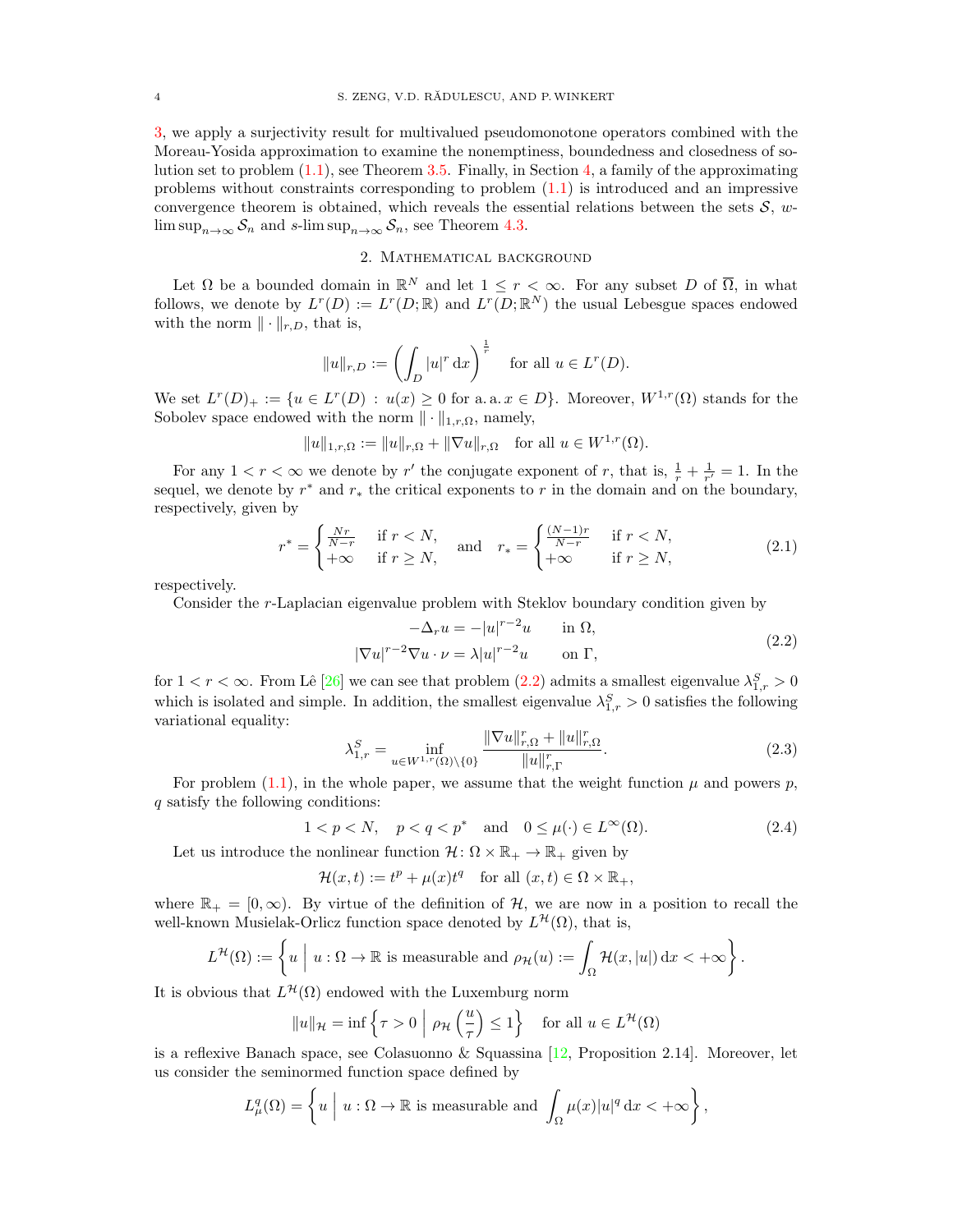which is equipped with the seminorm  $\|\cdot\|_{q,\Omega,\mu}$  given by

$$
||u||_{q,\Omega,\mu} = \left(\int_{\Omega} \mu(x)|u(x)|^q dx\right)^{\frac{1}{q}} \quad \text{for all } u \in L^q_{\mu}(\Omega).
$$

By  $W^{1,\mathcal{H}}(\Omega)$  we denote the corresponding Musielak-Orlicz Sobolev space defined by

$$
W^{1,\mathcal{H}}(\Omega) = \{ u \in L^{\mathcal{H}}(\Omega) \mid |\nabla u| \in L^{\mathcal{H}}(\Omega) \}
$$

equipped with the norm

$$
||u||_{1,\mathcal{H}} = ||\nabla u||_{\mathcal{H}} + ||u||_{\mathcal{H}} \quad \text{for all } u \in W^{1,\mathcal{H}}(\Omega),
$$

where  $\|\nabla u\|_{\mathcal{H}} = \|\nabla u\|_{\mathcal{H}}$ . Since problem [\(1.1\)](#page-1-0) is a mixed boundary value problem with double phase partial differential operator, we introduce a closed subspace V of  $W^{1, \mathcal{H}}(\Omega)$  defined by

$$
V := \{ u \in W^{1, \mathcal{H}}(\Omega) \mid u = 0 \text{ on } \Gamma_1 \},
$$

which is also a reflexive Banach space. For the sake of convenience, in what follows, we denote by  $\|\cdot\|_V$  the norm of V, that is,  $\|u\|_V = \|u\|_{1,\mathcal{H}}$  for all  $u \in V$ , and by  $V^*$  we denote the dual space of  $V$ .

Next, we collect some useful embedding results for the spaces  $L^{\mathcal{H}}(\Omega)$  and  $W^{1,\mathcal{H}}(\Omega)$ . We refer, for example, to Gasiński & Winkert [\[24,](#page-19-14) Proposition 2.2] or Crespo-Blanco, Gasiński, Harjulehto & Winkert  $[15,$  Proposition 2.17].

<span id="page-4-0"></span>**Proposition 2.1.** Let [\(2.4\)](#page-3-2) be satisfied and let  $p^*$  as well as  $p_*$  be the critical exponents to p as given in  $(2.1)$  for  $r = p$ . Then the following embeddings hold:

- (i)  $L^{\mathcal{H}}(\Omega) \hookrightarrow L^{r}(\Omega)$  and  $W^{1,\mathcal{H}}(\Omega) \hookrightarrow W^{1,r}(\Omega)$  are continuous for all  $r \in [1,p]$ ;
- (ii)  $W^{1,\mathcal{H}}(\Omega) \hookrightarrow L^r(\Omega)$  is continuous for all  $r \in [1,p^*]$  and compact for all  $r \in [1,p^*);$
- (iii)  $W^{1,\mathcal{H}}(\Omega) \hookrightarrow L^r(\partial \Omega)$  is continuous for all  $r \in [1,p_*]$  and compact for all  $r \in [1,p_*)$ ;
- $(iv) L^{\mathcal{H}}(\Omega) \hookrightarrow L^q_{\mu}(\Omega)$  is continuous;
- (v)  $L^q(\Omega) \hookrightarrow L^{\mathcal{H}}(\Omega)$  is continuous.

**Remark 2.2.** It is obvious that if we replace the space  $W^{1, \mathcal{H}}(\Omega)$  by V, then the embeddings of (ii) and (iii) in Proposition [2.1](#page-4-0) hold as well.

From Liu & Dai [\[29,](#page-19-15) Proposition 2.1] we have the following proposition.

**Proposition 2.3.** Let [\(2.4\)](#page-3-2) be satisfied and let  $y \in L^{\mathcal{H}}(\Omega)$ . Then the following hold:

- (i) if  $y \neq 0$ , then  $||y||_{\mathcal{H}} = \lambda$  if and only if  $\rho_{\mathcal{H}}\left(\frac{y}{\lambda}\right) = 1$ ;
- (ii)  $||y||_{\mathcal{H}} < 1$  (resp.  $> 1$  and  $= 1$ ) if and only if  $\rho_{\mathcal{H}}(y) < 1$  (resp.  $> 1$  and  $= 1$ );
- (iii) if  $||y||_{\mathcal{H}} < 1$ , then  $||y||_{\mathcal{H}}^q \le \rho_{\mathcal{H}}(y) \le ||y||_{\mathcal{H}}^p$ ;
- (iv) if  $||y||_{\mathcal{H}} > 1$ , then  $||y||_{\mathcal{H}}^p \le \rho_{\mathcal{H}}(y) \le ||y||_{\mathcal{H}}^q$ ;
- (v)  $||y||_{\mathcal{H}} \to 0$  if and only if  $\rho_{\mathcal{H}}(y) \to 0;$
- (vi)  $||y||_{\mathcal{H}} \rightarrow +\infty$  if and only if  $\rho_{\mathcal{H}}(y) \rightarrow +\infty$ .

Throughout the paper the symbols " $\rightarrow$ " and " $\rightarrow$ " stand for the weak and the strong convergence, respectively. For a Banach space  $(X, \|\cdot\|_X)$  we denote its dual space by  $X^*$  and by  $\langle \cdot, \cdot \rangle_{X^* \times X}$  the duality pairing between  $X^*$  and X.

Furthermore, we consider the nonlinear operator  $A: V \to V^*$  defined by

<span id="page-4-1"></span>
$$
\langle A(u), v \rangle := \int_{\Omega} \left( |\nabla u|^{p-2} \nabla u + \mu(x) |\nabla u|^{q-2} \nabla u \right) \cdot \nabla v \, dx + \int_{\Omega} \left( |u|^{p-2} u + \mu(x) |u|^{q-2} u \right) v \, dx \tag{2.5}
$$

for  $u, v \in V$ , where  $\langle \cdot, \cdot \rangle$  stands for the duality pairing between V and its dual space  $V^*$ . The properties of the operator  $A: V \to V^*$  can be summarized as follows, where its detailed proof could be found in Liu & Dai  $[29]$  or Crespo-Blanco, Gasinski, Harjulehto & Winkert  $[15,$ Proposition 3.5].

<span id="page-4-2"></span>**Proposition 2.4.** The operator A defined by  $(2.5)$  is bounded, continuous, monotone (hence maximal monotone) and of type  $(S_+)$ , that is,

$$
u_n \xrightarrow{w} u
$$
 in V and  $\lim_{n \to \infty} \frac{\text{sup}}{\lambda u_n, u_n - u} \leq 0$ ,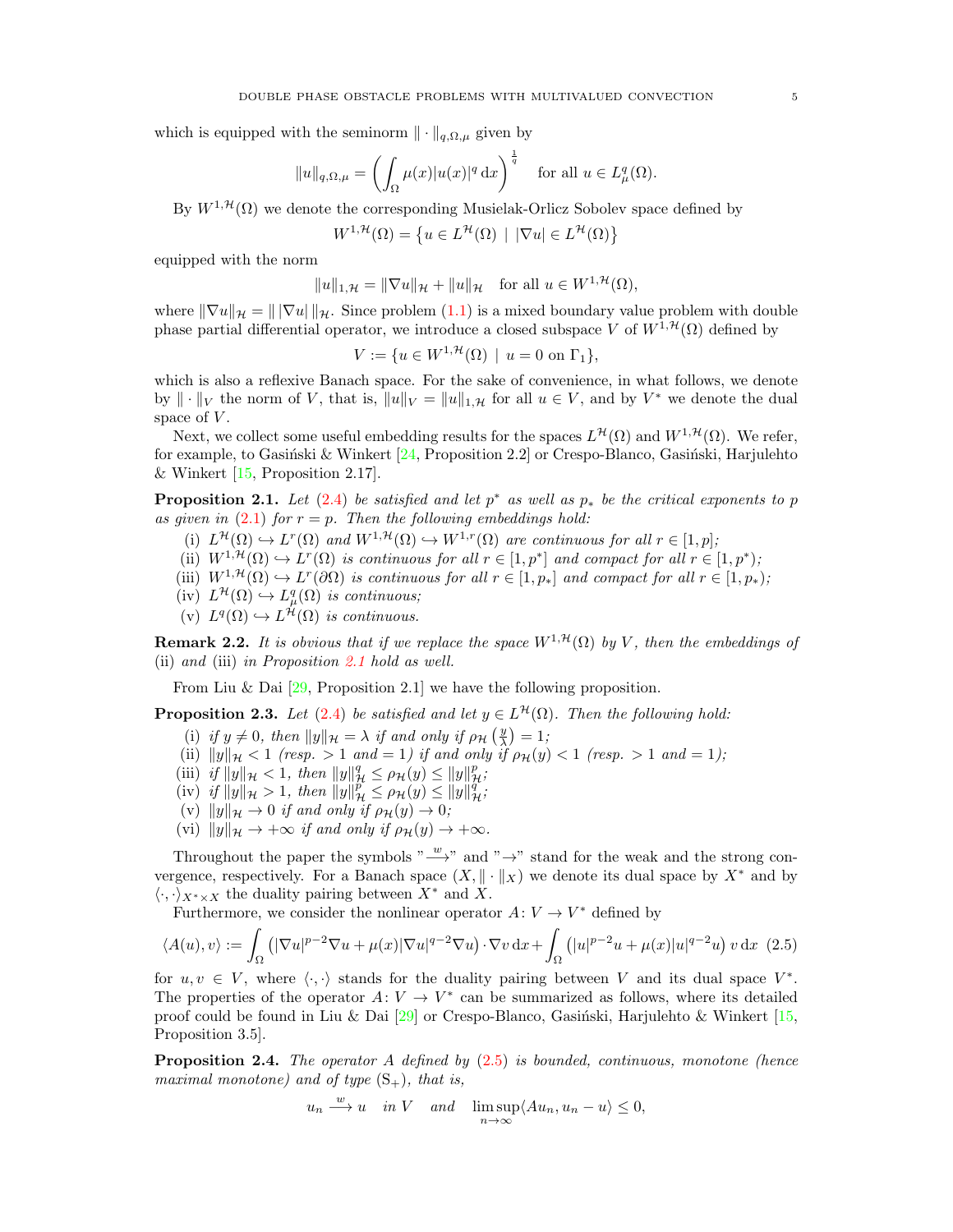imply  $u_n \to u$  in V.

Given a real Banach space  $(E, \|\cdot\|_E)$ , we say that a function  $j: E \to \mathbb{R}$  is locally Lipschitz at  $x \in E$ , if there is a neighborhood  $O(x)$  of x and a constant  $L_x > 0$  such that

$$
|j(y) - j(z)| \le L_x \|y - z\|_E \quad \text{for all } y, z \in O(x).
$$

We denote by

$$
j^{\circ}(x; y) := \limsup_{z \to x, \, \lambda \downarrow 0} \frac{j(z + \lambda y) - j(z)}{\lambda},
$$

the generalized directional derivative of j at the point x in the direction y and  $\partial j: E \to 2^{E^*}$ defined by

$$
\partial j(x) := \{ \xi \in E^* \mid j^{\circ}(x; y) \ge \langle \xi, y \rangle_{E^* \times E} \text{ for all } y \in E \} \text{ for all } x \in E
$$

stands for the generalized gradient of  $i$  at  $x$  in the sense of Clarke.

We next collect some properties for the generalized gradient and generalized directional derivative of a locally Lipschitz function, see for example, Migórski, Ochal & Sofonea  $[31,$  Proposition 3.23].

**Proposition 2.5.** Let  $j: E \to \mathbb{R}$  be locally Lipschitz with Lipschitz constant  $L_x > 0$  at  $x \in E$ . Then we have the following:

(i) The function  $y \mapsto j^{\circ}(x; y)$  is positively homogeneous, subadditive, and satisfies

 $|j^{\circ}(x; y)| \leq L_x \|y\|_E$  for all  $y \in E$ .

- (ii) The function  $(x, y) \mapsto j^{\circ}(x, y)$  is upper semicontinuous.
- (iii) For each  $x \in E$ ,  $\partial j(x)$  is a nonempty, convex, and weakly<sup>\*</sup> compact subset of  $E^*$  with  $\|\xi\|_{E^*} \leq L_x$  for all  $\xi \in \partial j(x)$ .
- (iv)  $j^{\circ}(x; y) = \max\left\{ \langle \xi, y \rangle_{E^* \times E} \mid \xi \in \partial j(x) \right\}$  for all  $y \in E$ .
- (v) The multivalued function  $E \ni x \mapsto \partial j(x) \subset E^*$  is upper semicontinuous from E into  $w^*$ - $E^*$ .

Next we recall the following definition, see, for example, Papageorgiou & Winkert [\[41,](#page-19-25) Definition 6.7.4].

**Definition 2.6.** Let  $(X, \tau)$  be a Hausdorff topological space and let  $\{A_n\}_{n\in\mathbb{N}}\subset 2^X$  be a sequence of sets. We define the  $\tau$ -Kuratowski lower limit of the sets  $A_n$  by

$$
\tau\text{-}\liminf_{n\to\infty} A_n := \left\{ x \in X \mid x = \tau\text{-}\lim_{n\to\infty} x_n, x_n \in A_n \text{ for all } n \ge 1 \right\},\
$$

and the  $\tau$ -Kuratowski upper limit of the sets  $A_n$ 

$$
\tau\text{-}\limsup_{n\to\infty} A_n := \left\{ x \in X \mid x = \tau\text{-}\lim_{k\to\infty} x_{n_k}, x_{n_k} \in A_{n_k}, n_1 < n_2 < \ldots < n_k < \ldots \right\}.
$$

If

$$
A = \tau \cdot \liminf_{n \to \infty} A_n = \tau \cdot \limsup_{n \to \infty} A_n,
$$

then A is called  $\tau$ -Kuratowski limit of the sets  $\{A_n\}_{n\in\mathbb{N}}$ .

We end this section by recalling the definition of the Moreau-Yosida approximation for proper, convex and lower semicontinuous functions including its properties, see Papageorgiou, Kyritsi & Yiallourou [\[33,](#page-19-30) Definition 3.2.48 and Proposition 3.2.50].

<span id="page-5-0"></span>**Lemma 2.7.** Let X be a Banach space and  $\varphi: X \to \overline{\mathbb{R}} := \mathbb{R} \cup \{+\infty\}$  be a proper, convex and lower semicontinuous function. Then, for  $\varepsilon > 0$ , the Moreau-Yosida approximation  $\varphi_{\varepsilon}: X \to \mathbb{R}$ of  $\varphi$  defined by

$$
\varphi_{\varepsilon}(u) = \inf \left\{ \frac{\|u - v\|_X^2}{2\varepsilon} + \varphi(v) \mid v \in X \right\} \quad \text{for all} \ \ u \in X
$$

satisfies the following properties: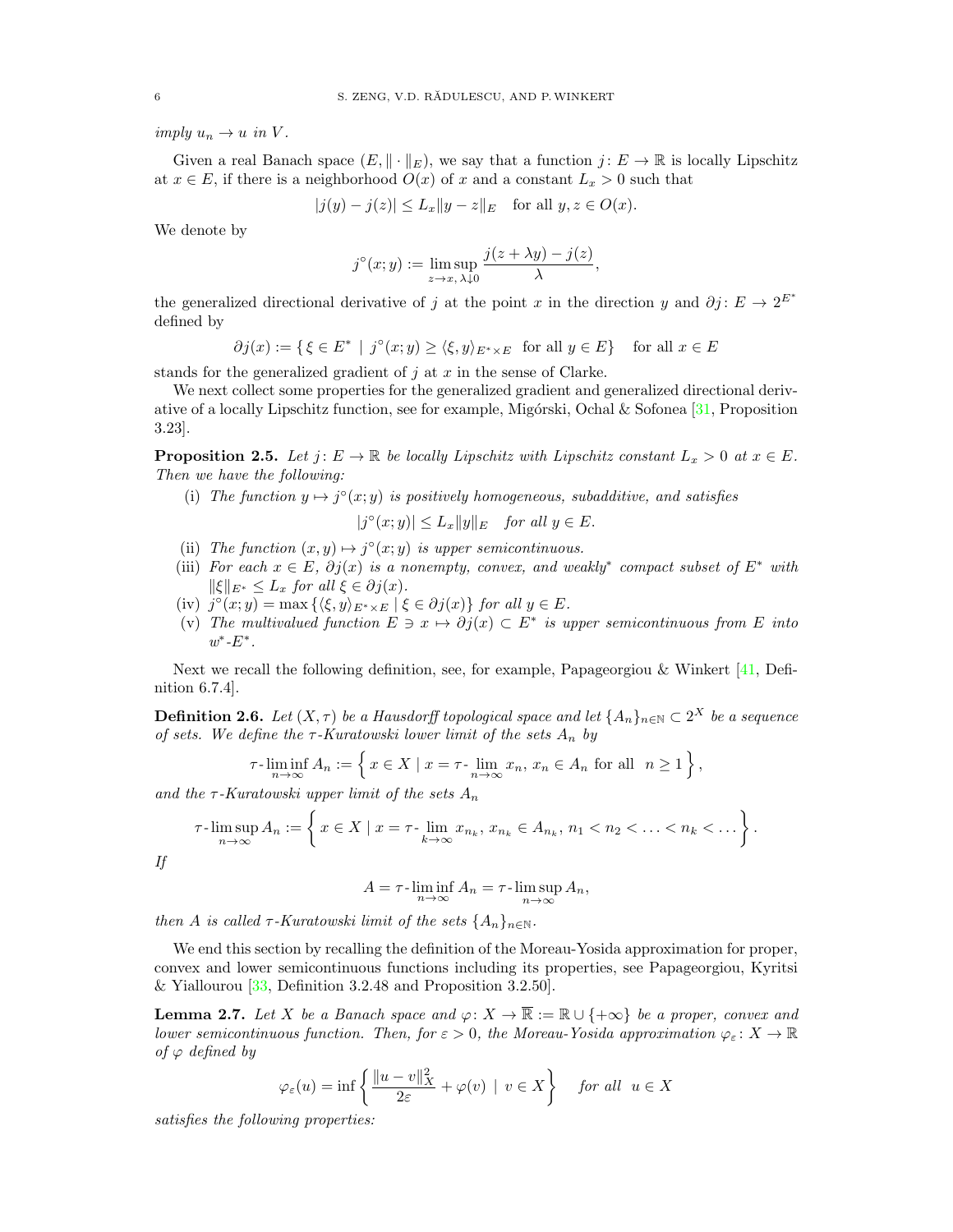- (i)  $\varphi_{\varepsilon}$  is convex, lower semicontinuous and Gâteaux differentiable.
- (ii) The differential operator  $\varphi'_{\varepsilon}: X \to X^*$  is bounded, monotone and demicontinuous.
- (iii) If  $u_{\varepsilon} \stackrel{w}{\longrightarrow} u$  in X, then we have

$$
\limsup_{\varepsilon \to 0} \varphi_{\varepsilon}(v) \leq \varphi(v) \quad \text{for all} \ \ v \in X,
$$
  

$$
\varphi(u) \leq \liminf_{\varepsilon \to 0} \varphi_{\varepsilon}(u_{\varepsilon}).
$$

### 3. Existence result

<span id="page-6-0"></span>The main objective of this section is to investigate the nonemptiness, boundedness and closedness of the solution set to problem [\(1.1\)](#page-1-0). To this end, we impose the following hypotheses on the data of problem  $(1.1)$ :

- H(f): The multivalued convection mapping  $f: \Omega \times \mathbb{R} \times \mathbb{R}^N \to 2^{\mathbb{R}}$  has nonempty, compact and convex values such that
	- (i) the multivalued mapping  $x \mapsto f(x, s, \xi)$  has a measurable selection for all  $(s, \xi) \in$  $\mathbb{R} \times \mathbb{R}^N;$
	- (ii) the multivalued mapping  $(s, \xi) \mapsto f(x, s, \xi)$  is upper semicontinuous for a. a.  $x \in \Omega$ ;
	- (iii) there exist  $c_f \in L^{q'_1}(\Omega)_+$  and  $a_f, b_f \geq 0$  such that

$$
|\eta| \le a_f |\xi|^{\frac{p}{q'_1}} + b_f |s|^{q_1 - 1} + c_f(x)
$$

for all  $\eta \in f(x, s, \xi)$ , for all  $s \in \mathbb{R}$ , for all  $\xi \in \mathbb{R}^N$  and for a.a.  $x \in \Omega$ , where  $1 < q_1 < p^*$  with the critical exponent  $p^*$  in the domain  $\Omega$  given in [\(2.1\)](#page-3-3) for  $r = p$ ; (iv) there exist  $d_f \in L^1_+(\Omega)$ ,  $e_f, g_f \geq 0$  and  $\theta_2, \theta_3 \in [1, p]$  such that

$$
\max\left\{e_f\delta(\theta_2)\right\} + c_j \left(\lambda_{1,p}^S\right)^{-1}, g_f\delta(\theta_3) + c_j \left(\lambda_{1,p}^S\right)^{-1} \delta(\theta_1)\right\} < 1,
$$

and

$$
|\eta s| \le e_f |\xi|^{\theta_2} + g_f |s|^{\theta_3} + d_f(x)
$$

for all  $\eta \in f(x, s, \xi)$ , for all  $s \in \mathbb{R}$ , for all  $\xi \in \mathbb{R}^N$  and for a. a.  $x \in \Omega$ , where  $\theta_1 > 0$ is given in H(j)(iv) (see below),  $\lambda_{1,p}^S$  is the first eigenvalue of the p-Laplacian with Steklov boundary condition, see [\(2.2\)](#page-3-1) and [\(2.3\)](#page-3-4), and  $\delta$ : [1, p]  $\rightarrow$  [0, 1] is defined by

$$
\delta(\theta) := \begin{cases} 0, & \text{if } \theta \in [1, p) \\ 1, & \text{if } \theta = p \end{cases} \quad \text{for all } \theta \in [1, p].
$$

- $H(\Phi)$ : The function  $\Phi \colon \Omega \to [0, \infty)$  is such that  $\Phi \in L^{q'_1}(\Omega)$ .
- H(*j*): The function  $j: \Gamma_2 \times \mathbb{R} \to \mathbb{R}$  satisfies the following conditions:
	- (i)  $x \mapsto j(x, r)$  is measurable on  $\Gamma_2$  for all  $r \in \mathbb{R}$  such that the function  $x \mapsto j(x, 0)$ belongs to  $L^1(\Gamma_2)$ ;
	- (ii) for a. a.  $x \in \Gamma_2$ ,  $r \mapsto j(x, r)$  is locally Lipschitz continuous;
	- (iii) there exist  $a_j > 0$  and  $b_j \in L^{q'_2}(\Gamma_2)_+$  such that

$$
|\xi| \le a_j |s|^{q_2 - 1} + b_j(x)
$$

for all  $\xi \in \partial j(x, s)$ , for all  $s \in \mathbb{R}$  and for a. a.  $x \in \Gamma_2$ , where  $1 < q_2 < p_*$  and  $p_*$  is the critical exponent on the boundary given in  $(2.1)$  for  $r = p$ ;

(iv) there exist  $c_j > 0$ ,  $d_j \in L^1(\Gamma_2)_+$  and  $\theta_1 \in [1, p]$  such that

$$
|\xi s| \le c_j |s|^{\theta_1} + d_j(x)
$$

for all 
$$
\xi \in \partial j(x, s)
$$
, for all  $s \in \mathbb{R}$  and for a. a.  $x \in \Gamma_2$ .

Next, we give two concrete examples for functions f and j that satisfy hypotheses  $H(f)$  and  $H(j)$ , respectively.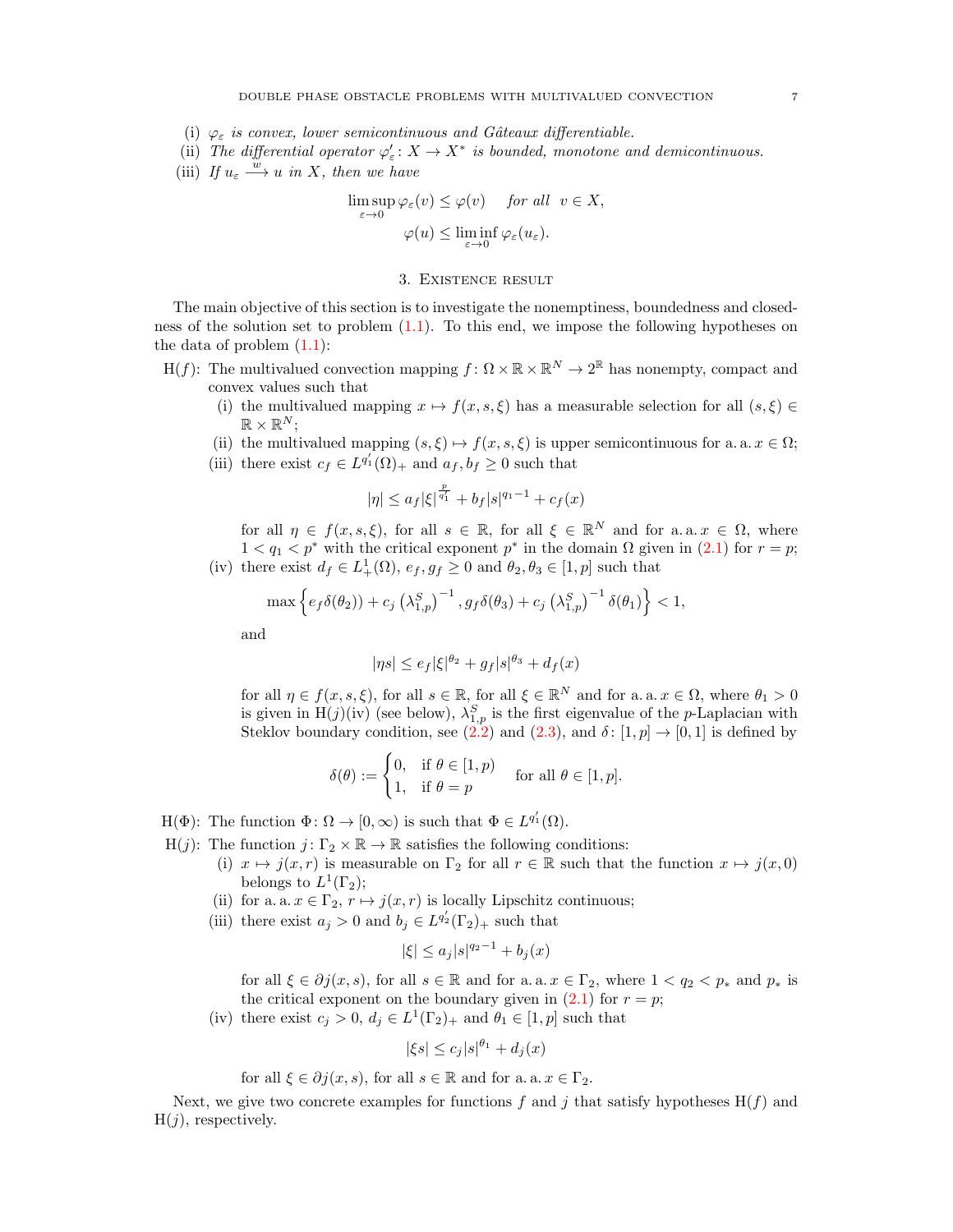**Example 3.1.** Let us consider the functions  $f: \mathbb{R} \times \mathbb{R}^N \to 2^{\mathbb{R}}$  and  $j: \mathbb{R} \to \mathbb{R}$  defined by

$$
f(s,\xi) = |s|^{\frac{p-1}{2}}[-1,1] + |\xi|^{\frac{p-1}{2}},
$$

for all  $s \in \mathbb{R}$ , for all  $\xi \in \mathbb{R}^N$  and

$$
j(s) = \begin{cases} |s| & \text{if } s \in [-1, 1], \\ 2 - s & \text{if } s \in (1, 2], \\ s + 2 & \text{if } s \in [-2, -1), \\ (|s| - 2)^p & \text{if } |s| > 2, \end{cases}
$$

for all  $s \in \mathbb{R}$ . It is not difficult to see that the functions f and j defined above satisfy hypotheses  $H(f)$  and  $H(j)$ , respectively.

Let  $K$  be a subset of  $V$  defined by

<span id="page-7-1"></span>
$$
K := \{ u \in V \mid u(x) \le \Phi(x) \text{ for a. a. } x \in \Omega \}.
$$
\n
$$
(3.1)
$$

<span id="page-7-2"></span>**Remark 3.2.** From hypothesis H( $\Phi$ ) it follows that  $0 \in K$  and K is a nonempty, closed and convex subset of V .

We are now in a position to give the following definition of weak solutions to problems  $(1.1)$ .

**Definition 3.3.** A function  $u \in K$  is called a weak solution of problem [\(1.1\)](#page-1-0) if there exists a function  $\eta \in L^{q'_1}(\Omega)$  such that  $\eta(x) \in f(x, u(x), \nabla u(x))$  for a. a.  $x \in \Omega$  and

$$
\int_{\Omega} \left( |\nabla u|^{p-2} \nabla u \cdot \nabla (v - u) + \mu(x) |\nabla u|^{q-2} \nabla u \cdot \nabla (v - u) \right) dx
$$
  
+ 
$$
\int_{\Omega} \left( |u|^{p-2} u + \mu(x) |u|^{q-2} u \right) (v - u) dx + \int_{\Gamma_2} j^{\circ}(x, u; v - u) d\Gamma
$$
  

$$
\geq \int_{\Omega} \eta(x) (v - u) dx
$$

for all  $v \in K$ , where K is defined in  $(3.1)$ .

Remark 3.4. Note that the definition above is indeed equivalent to the usual one, see, for example, Giannessi & Khan  $[25,$  Proposition 3.3].

The main result in this section concerning the nonemptiness, boundedness and closedness of the solution set to problem  $(1.1)$  is given by the following theorem.

<span id="page-7-0"></span>**Theorem 3.5.** Let hypotheses [\(2.4\)](#page-3-2),  $H(f)$ ,  $H(\Phi)$  and  $H(j)$  be satisfied. Then, the solution set  $S$  of problem  $(1.1)$  is nonempty, bounded and weakly closed in V.

*Proof.* I: Existence. Let  $\gamma: V \to X := L^p(\Gamma_2)$  be the trace operator from V into X. It is obvious from Proposition [2.1\(](#page-4-0)iii) that  $\gamma$  is linear, continuous and compact. By  $i: V \to L^{q_1}(\Omega)$ and  $i^*: L^{q'_1}(\Omega) \to V^*$ , we denote the embedding operator from V to  $L^{q_1}(\Omega)$  and its adjoint operator, respectively. Since  $1 < q_1 < p^*$  we know that i and i<sup>\*</sup> are both compact operators by Proposition [2.1\(](#page-4-0)ii). Furthermore, we introduce the functional  $J: X \to \mathbb{R}$  defined by

<span id="page-7-3"></span>
$$
J(w) := \int_{\Gamma_2} j(x, w) d\Gamma \quad \text{for all } w \in X.
$$

From hypotheses  $H(j)(i)$ –(ii) and Theorem 3.47 of Migórski, Ochal & Sofonea [\[31\]](#page-19-29), it is easy to see that J is locally Lipschitz continuous and satisfies

$$
j^{\circ}(u;v) \le \int_{\Gamma_2} j^{\circ}(x, u(x); v(x)) d\Gamma \quad \text{and} \quad \partial J(u) \subset \int_{\Gamma_2} \partial j(x, u(x)) d\Gamma \tag{3.2}
$$

for all  $u, v \in X$ .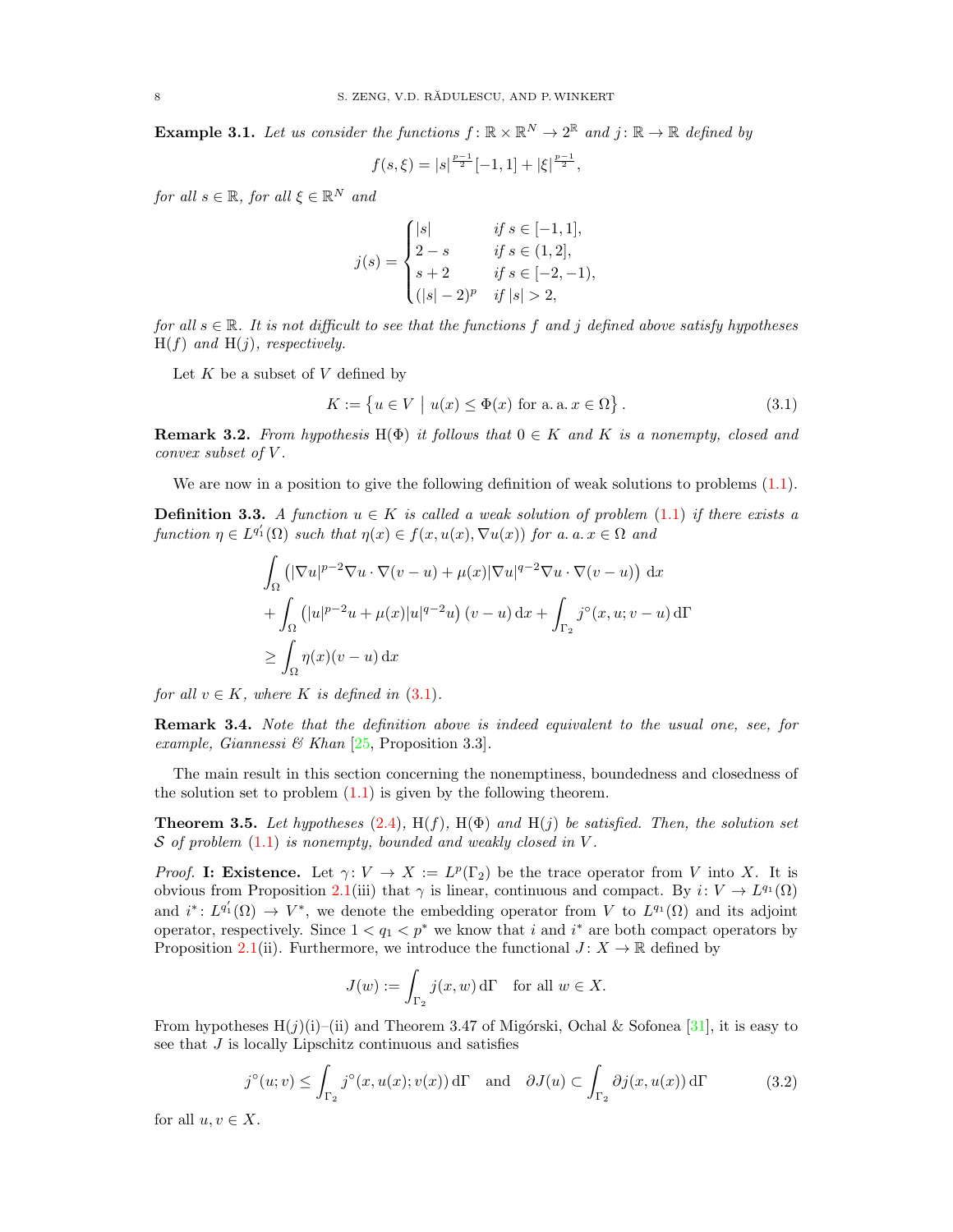For any  $w \in X$  and any  $\xi \in \partial J(w)$ , it holds  $\xi(x) \in \partial j(x, u(x))$  for a. a.  $x \in \Gamma_2$ . This along with hypothesis  $H(j)(iii)$  deduces that

$$
\|\xi\|_{q_2',\Gamma_2}^{q_2'} \le \int_{\Gamma_2} |\xi(x)|^{q_2'} d\Gamma \le \int_{\Gamma_2} (a_j |w(x)|^{q_2-1} + b_j(x))^{q_2'} d\Gamma
$$
  

$$
\le M_0 \int_{\Gamma_2} (|w(x)|^{q_2} + |b_j(x)|^{q_2'}) d\Gamma = M_0 \left( \|w\|_{q_2,\Gamma_2}^{q_2} + \|b_j\|_{q_2',\Gamma_2}^{q_2'} \right),
$$
\n(3.3)

for some  $M_0 > 0$ . Hypotheses H(f)(i), (iii) and the proof of Proposition 3 in Papageorgiou, Vetro & Vetro [\[39\]](#page-19-32) allow us to consider the Nemytskij operator  $\mathcal{N}_f: V \subset L^{q_1}(\Omega) \to 2^{L^{q'_1}(\Omega)}$ corresponding to the multivalued mapping  $f$  defined

$$
\mathcal{N}_f(u) := \left\{ \eta \in L^{q'_1}(\Omega) \mid \eta(x) \in f(x, u(x), \nabla u(x)) \text{ for a. a. } x \in \Omega \right\}
$$

for all  $u \in V$ . Also, the growth condition in hypothesis  $H(f)(iv)$  guarantees that

<span id="page-8-1"></span>
$$
\|\eta\|_{q_1',\Omega}^{q_1'} = \int_{\Omega} |\eta(x)|^{q_1'} dx
$$
  
\n
$$
\leq \int_{\Omega} \left( a_f |\nabla u|^{\frac{p}{q_1'}} + b_f |u|^{q_1-1} + c_f(x) \right)^{q_1'} dx
$$
  
\n
$$
\leq M_1 \int_{\Omega} \left( |\nabla u|^p + |u|^{q_1} + c_f(x)^{q_1'} \right) dx
$$
  
\n
$$
= M_1 \left( \|\nabla u\|_{p,\Omega}^p + \|u\|_{q_1,\Omega}^{q_1} + \|c_f\|_{q_1',\Omega}^{q_1'} \right),
$$
\n(3.4)

for some  $M_1 > 0$ . Keeping in mind that the embeddings  $V \hookrightarrow L^{q_1}(\Omega)$  and  $V \hookrightarrow L^{q_2}(\Gamma_2)$  are both continuous (even compact), we see that  $u \mapsto i^* \circ \mathcal{N}_f(u) + \gamma^* \partial J(\gamma u)$  maps bounded sets of  $V$  into bounded sets of  $V^*$ .

Finally, by  $I_K: V \to \overline{\mathbb{R}} := \mathbb{R} \cup \{+\infty\}$  we denote the indicator function of K, that is,

<span id="page-8-2"></span><span id="page-8-0"></span>
$$
I_K(u) := \begin{cases} 0 & \text{if } u \in K, \\ +\infty & \text{otherwise.} \end{cases}
$$

Let us now consider the following problem: find  $u \in K$  such that

$$
Au - i^* \mathcal{N}_f(u) + \gamma^* \partial J(\gamma u) + \partial_c I_K(u) \ni 0 \text{ in } V^*,
$$
\n(3.5)

where A is given in [\(2.5\)](#page-4-1) and  $\partial_c I_K$  stands for the convex subdifferential operator of the convex function  $I_K$  owning to the closedness and convexity of  $K$ , see Remark [3.2.](#page-7-2) By the definitions of the convex subgradient and generalized Clarke's subgradient along with inequality [\(3.2\)](#page-7-3), we see that if  $u \in K$  solves problem [\(3.5\)](#page-8-0), then it is also a weak solution of problem [\(1.1\)](#page-1-0). Based on this fact, we are going to verify the existence of a solution of problem [\(3.5\)](#page-8-0).

In order to obtain the existence of a solution to problem [\(3.5\)](#page-8-0), for each fixed  $\varepsilon > 0$ , let us consider the following approximating problem associated to problem [\(3.5\)](#page-8-0): find  $u_{\varepsilon} \in V$  such that

$$
Au_{\varepsilon} - i^* \mathcal{N}_f(u_{\varepsilon}) + \gamma^* \partial J(\gamma u_{\varepsilon}) + I'_{K,\varepsilon}(u_{\varepsilon}) \ni 0 \text{ in } V^*,
$$
\n(3.6)

where  $I_{K,\varepsilon}: V \to \mathbb{R}$  is the Moreau-Yosida approximation of  $I_K$  defined by

<span id="page-8-3"></span>
$$
I_{K,\varepsilon}(u) := \inf_{v \in V} \left( \frac{\|u - v\|_V^2}{2\varepsilon} + I_K(v) \right)
$$

for all  $u \in V$  and  $I'_{K,\varepsilon}$  is the differential operator of  $I_{K,\varepsilon}$ , see Lemma [2.7.](#page-5-0) First, we show that the multivalued mapping  $u \mapsto Au - i^* \mathcal{N}_f(u) + \gamma^* \partial J(\gamma u)$  is pseudomonotone. Because of the boundedness, convexity and closedness of  $u \mapsto i^* \circ \mathcal{N}_f(u) + \gamma^* \partial J(\gamma u)$ , we conclude from Proposition [2.4](#page-4-2) that  $u \mapsto Au - i^*\mathcal{N}_f(u) + \gamma^*\partial J(\gamma u)$  has nonempty, bounded, closed and convex values. Using [\(3.3\)](#page-8-1) and [\(3.4\)](#page-8-2) together with Proposition [2.4,](#page-4-2) it implies that  $u \mapsto Au$  :=  $Au - i^* \mathcal{N}_f(u) + \gamma^* \partial J(\gamma u)$  is a bounded mapping.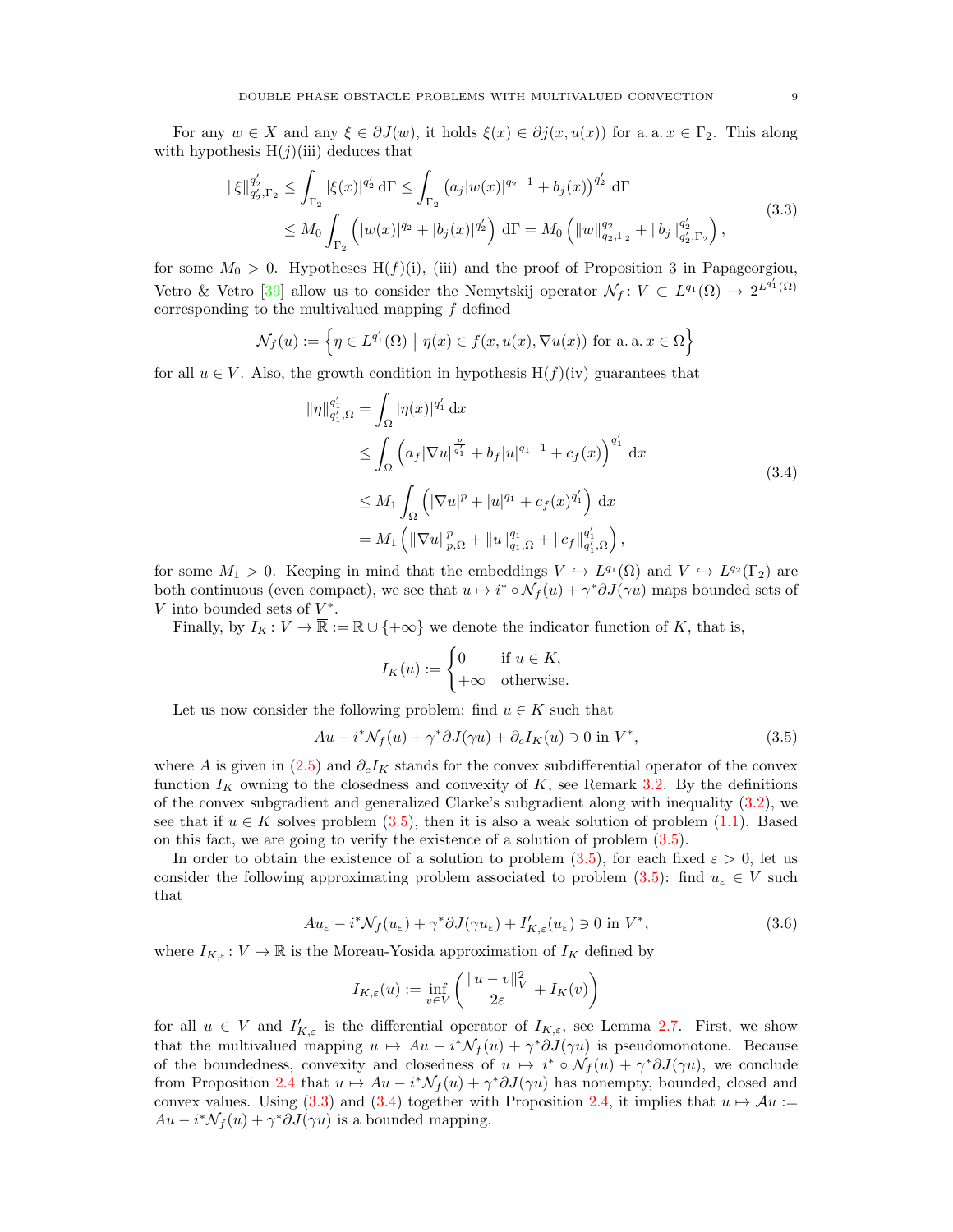Let  ${u_n}_{n\in\mathbb{N}} \subset V$ ,  ${u_n^*}_{n\in\mathbb{N}} \subset V^*$  and  $u \in V$  be such that

<span id="page-9-0"></span>
$$
u_n \xrightarrow{w} u \quad \text{in } V, \quad u_n^* \xrightarrow{w} u^* \quad \text{in } V^*, \tag{3.7}
$$

<span id="page-9-2"></span><span id="page-9-1"></span>
$$
u_n^* \in \mathcal{A}(u_n) \quad \text{for all } n \in \mathbb{N},
$$
  

$$
\limsup_{n \to \infty} \langle u_n^*, u_n - u \rangle \le 0.
$$
 (3.8)

So, for each  $n \in \mathbb{N}$ , we are able to find elements  $\xi_n \in \mathcal{N}_f(u_n)$  and  $\eta_n \in \partial J(\gamma u_n)$  such that  $u_n^* = A(u_n) - i^* \xi_n + \gamma^* \eta_n$ . Because of the compact embeddings  $V \hookrightarrow L^{q_1}(\Omega)$  and  $V \hookrightarrow L^{q_2}(\Gamma_2)$ , we get from [\(3.7\)](#page-9-0) that  $u_n \to u$  in  $L^{q_1}(\Omega)$  and  $u_n \to u$  in  $L^{q_2}(\Gamma_2)$ . Taking [\(3.3\)](#page-8-1) and [\(3.4\)](#page-8-2) into account, we can find bounded sequences  $\{\xi_n\}_{n\in\mathbb{N}}\subset L^{q'_1}(\Omega)$  and  $\{\eta_n\}_{n\in\mathbb{N}}\subset L^{q'_2}(\Gamma_2)$ . Therefore, without any loss of generality, we may assume that

$$
\xi_n \xrightarrow{w} \xi \quad \text{in } L^{q'_1}(\Omega) \quad \text{and} \quad \eta_n \xrightarrow{w} \eta \quad \text{in } L^{q'_2}(\Gamma_2) \tag{3.9}
$$

for some  $\xi \in L^{q'_1}(\Omega)$  and  $\eta \in L^{q'_2}(\Gamma_2)$ . Then, by  $(3.8)$  and  $(3.9)$  we get

$$
\limsup_{n \to \infty} \langle A(u_n), u_n - u \rangle
$$
  
= 
$$
\limsup_{n \to \infty} \langle A(u_n), u_n - u \rangle - \lim_{n \to \infty} \langle \xi_n, u_n - u \rangle_{L^{q_1}(\Omega)} + \lim_{n \to \infty} \langle \eta_n, u_n - u \rangle_{L^{q_2}(\Gamma_2)}
$$
  
= 
$$
\limsup_{n \to \infty} \langle A(u_n) - i^* \xi_n + \gamma^* \eta_n, u_n - u \rangle
$$
  
= 
$$
\limsup_{n \to \infty} \langle u_n^*, u_n - u \rangle \leq 0.
$$

This fact together with  $(3.7)$  and the  $(S<sub>+</sub>)$ -property of A (see Proposition [2.4\)](#page-4-2) implies that  $u_n \to u$  in V. Recall that  $\partial J$  is strongly-weakly closed, so we have  $\eta \in \partial J(\gamma u)$ , whereas from the continuity of  $A$  (see Proposition [2.4\)](#page-4-2), we have

$$
\langle u_n^*, u_n \rangle \to \langle u^*, u \rangle \quad \text{and} \quad A(u_n) \to A(u) \quad \text{in } V^*.
$$

Since  $\xi_n \in \mathcal{N}_f(u_n)$  it follows

$$
\xi_n(x) \in f(x, u_n(x), \nabla u_n(x))
$$
 for a. a.  $x \in \Omega$ .

From  $u_n \to u$  in V and the continuous embedding  $V \hookrightarrow W^{1,p}(\Omega)$ , passing to a subsequence if necessary, we can assume that

$$
u_n(x) \to u(x)
$$
 and  $\nabla u_n(x) \to \nabla u(x)$  for a. a.  $x \in \Omega$ .

Keeping in mind that  $\mathbb{R} \times \mathbb{R}^N \ni (s, w) \mapsto f(x, s, w) \subset \mathbb{R}$  is upper semicontinuous and has nonempty closed convex values (see hypotheses  $H(f)$ ), we are now in a position to invoke Theorem 7.2.2 of Aubin & Frankowska  $[3, p. 273]$  in order to conclude that

$$
\xi(x) \in f(x, u(x), \nabla u(x))
$$
 for a. a.  $x \in \Omega$ .

This means that  $\xi \in \mathcal{N}_f(u)$ . So we finally have that

$$
u^* = A(u) - i^*\xi + \gamma^*\eta \in \mathcal{A}(u),
$$

which implies that  $A$  is generalized pseudomonotone. Note that  $A$  is a bounded operator, it follows from Migórski, Ochal & Sofonea  $[31,$  Proposition 3.58(ii)] along with  $(3.3)$  and  $(3.4)$  that A is pseudomonotone.

Employing Lemma [2.7](#page-5-0) we infer that  $I'_{K,\varepsilon}: V \to V^*$  is a bounded, demicontinuous and monotone operator, so  $I'_{K,\varepsilon}$  is pseudomonotone as well. This allows us to apply Theorem 3.69 of Migórski, Ochal & Sofonea [\[31\]](#page-19-29) to get that  $\mathcal{A} + I'_{K,\varepsilon}$  is also pseudomonotone.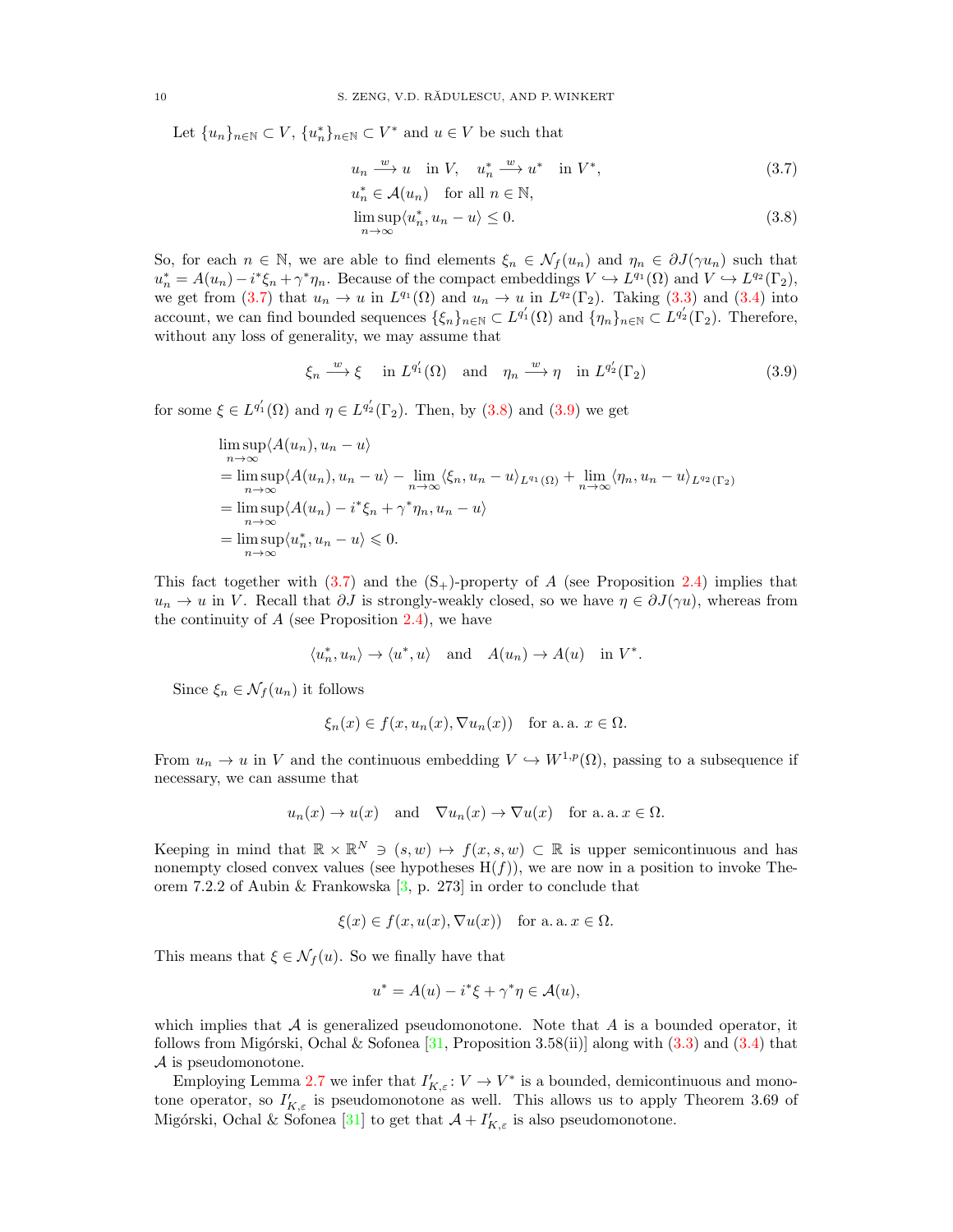Furthermore, we are going to show that  $u \mapsto \mathcal{A}(u) + I'_{K,\varepsilon}(u)$  is coercive. Let  $u \in V, \xi \in \mathcal{N}_f(u)$ and  $\eta \in \partial J(\gamma u)$  be arbitrary. The monotonicity of  $I'_{K,\varepsilon}$  leads to

$$
\langle A(u) - i^*\xi + \gamma^*\eta + I'_{K,\varepsilon}(u), u \rangle
$$
  
\n
$$
= \int_{\Omega} |\nabla u|^{p-2} \nabla u \cdot \nabla u \, dx + \int_{\Omega} \mu(x) |\nabla u|^{q-2} \nabla u \cdot \nabla u \, dx + \int_{\Omega} |u|^p + \mu(x) |u|^q \, dx
$$
  
\n
$$
- \int_{\Omega} \xi(x) u \, dx + \int_{\Gamma_2} \eta(x) u \, d\Gamma + \langle I'_{K,\varepsilon}(0), u \rangle + \langle I'_{K,\varepsilon}(u) - I'_{K,\varepsilon}(0), u \rangle
$$
  
\n
$$
\geq ||\nabla u||_{p,\Omega}^p + ||\nabla u||_{q,\Omega,\mu}^q + ||u||_{p,\Omega}^p + ||u||_{q,\Omega,\mu}^q
$$
  
\n
$$
- \int_{\Omega} \xi(x) u \, dx + \int_{\Gamma_2} \eta(x) u \, d\Gamma + \langle I'_{K,\varepsilon}(0), u \rangle.
$$
\n(3.10)

Let  $\varepsilon_1, \varepsilon_2, \varepsilon_3 > 0$  be arbitrary. Hypothesis H(j)(iv) implies that

<span id="page-10-0"></span>
$$
\int_{\Gamma_2} |\eta(x)u| d\Gamma \le \int_{\Gamma_2} c_j |u|^{\theta_1} + d_j(x) d\Gamma
$$
\n
$$
\le \int_{\Gamma_2} c_j \|u\|_{p, \Gamma_2}^p + \|d_j\|_{1, \Gamma_2} \quad \text{if } \theta_1 = p,
$$
\n
$$
\le \int_{\epsilon_1}^{\epsilon_1} \|u\|_{p, \Gamma_2}^p + c_1(\epsilon_1) + \|d_j\|_{1, \Gamma_2} \quad \text{if } \theta_1 < p,
$$
\n
$$
\le \int_{\epsilon_1}^{\epsilon_2} (\lambda_{1, p}^S)^{-1} \left( \|\nabla u\|_{p, \Omega}^p + \|u\|_{p, \Omega}^p \right) + \|d_j\|_{1, \Gamma_2} \quad \text{if } \theta_1 = p,
$$
\n
$$
\le \int_{\epsilon_1}^{\epsilon_2} |u\|_{p, \Gamma_2}^p + c_1(\epsilon_1) + \|d_j\|_{1, \Gamma_2} \quad \text{if } \theta_1 < p,
$$
\n(3.11)

for some  $c_1(\varepsilon_1) > 0$ , where we have used Young's generalized inequality for the case  $\theta_1 < p$ . Additionally, the growth condition  $H(f)(iv)$  and the generalized Young inequality indicate that

$$
\int_{\Omega} |\xi(x)u| dx
$$
\n
$$
\leq \int_{\Omega} e_f |\nabla u|^{q_2} + g_f |u|^{q_3} + d_f(x) dx
$$
\n
$$
\leq \int_{\Omega} e_f |\nabla u|_{p,\Omega}^{p_1} + g_f ||u||_{p,\Omega}^{p_2} + ||d_f||_{1,\Omega}
$$
\n
$$
\leq \begin{cases}\n e_f ||\nabla u||_{p,\Omega}^{p_1} + g_f ||u||_{p,\Omega}^{p_2} + ||d_f||_{1,\Omega} & \text{if } \theta_2 = \theta_3 = p, \\
 e_f ||\nabla u||_{p,\Omega}^{p_2} + \varepsilon_2 ||u||_{p,\Omega}^{p_2} + c_2(\varepsilon_2) + ||d_f||_{1,\Omega} & \text{if } \theta_2 = p \text{ and } \theta_3 < p, \\
 \varepsilon_3 ||\nabla u||_{p,\Omega}^{p_2} + c_3(\varepsilon_3) + g_f ||u||_{p,\Omega}^{p_2} + ||d_f||_{1,\Omega} & \text{if } \theta_2 < p \text{ and } \theta_3 = p, \\
 \varepsilon_3 ||\nabla u||_{p,\Omega}^{p_2} + c_3(\varepsilon_3) + \varepsilon_2 ||u||_{p,\Omega}^{p_2} + c_2(\varepsilon_2) + ||d_f||_{1,\Omega} & \text{if } \theta_2 < p \text{ and } \theta_3 < p,\n\end{cases}
$$
\n(3.12)

for some  $c_2(\varepsilon_2)$ ,  $c_3(\varepsilon_3) > 0$ . Let us choose  $\varepsilon_1$ ,  $\varepsilon_2$ ,  $\varepsilon_3$  small enough. From [\(3.10\)](#page-10-0), [\(3.11\)](#page-10-1), [\(3.12\)](#page-10-2), the continuity of the embedding  $V \hookrightarrow W^{1,p}(\Omega)$  and the following estimate

<span id="page-10-2"></span><span id="page-10-1"></span>
$$
\langle I'_{K,\varepsilon}(0),u\rangle\leq\|I'_{K,\varepsilon}(0)\|_{V^*}\|u\|_{V},
$$

it is not difficult to apply the inequality

$$
\max \left\{ e_f \delta(\theta_2) \right\} + c_j \left( \lambda_{1,p}^S \right)^{-1}, g_f \delta(\theta_3) + c_j \left( \lambda_{1,p}^S \right)^{-1} \delta(\theta_1) \right\} < 1,
$$

in order to conclude that  $u \mapsto \mathcal{A}(u) + I'_{K,\varepsilon}(u)$  is coercive on V.

Now we are in a position to apply Theorem 3.74 Migórski, Ochal & Sofonea [\[31\]](#page-19-29) which yields that  $u \mapsto \mathcal{A}(u) + I'_{K,\varepsilon}(u)$  is surjective. Therefore, for every  $\varepsilon > 0$ , the inclusion [\(3.6\)](#page-8-3) has at least one solution  $u_{\varepsilon} \in V$ .

Let  $\{\varepsilon_n\}_{n\in\mathbb{N}}$  be a positive sequence such that  $\varepsilon_n \to 0$  as  $n \to \infty$  and let  $u_n := u_{\varepsilon_n}$  be a solution of problem [\(3.6\)](#page-8-3) corresponding to  $\varepsilon = \varepsilon_n$  for every  $n \in \mathbb{N}$ . We claim that the sequence  ${u_n}_{n\in\mathbb{N}}$  is bounded in V. Arguing indirectly, suppose that  $||u_n||_V \to +\infty$  as  $n \to \infty$ . Since  $u_n$ is a solution of problem [\(3.6\)](#page-8-3), there exist  $\xi_n \in \mathcal{N}_f(u_n)$  and  $\eta_n \in \partial J(\gamma u_n)$  such that

$$
\langle A(u_n) - i^*\xi_n + \gamma^*\eta_n + I'_{K,\varepsilon_n}(u_n), u_n \rangle = 0.
$$

Hence,

$$
\langle A(u_n) - i^*\xi_n + \gamma^*\eta_n, u_n \rangle = \langle I'_{K,\varepsilon_n}(u_n), -u_n \rangle \leq I_{K,\varepsilon_n}(0) - I_{K,\varepsilon_n}(u_n),
$$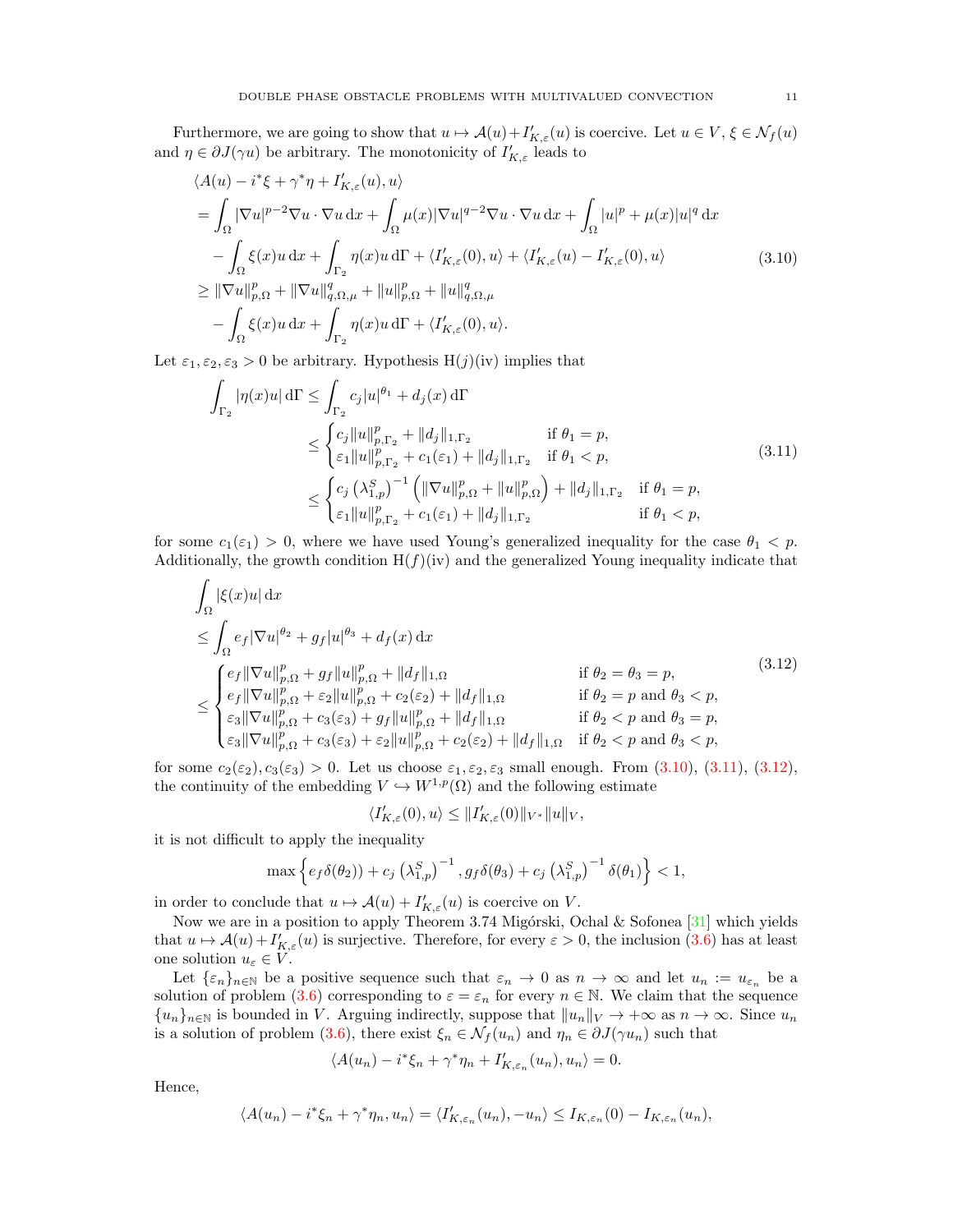where the last inequality is obtained by using the convexity of  $I_{K,\varepsilon_n}$ . From the definitions of  $I_K$ and  $I_{K,\varepsilon_n}$ , we can see that  $0 \leq I_{K,\varepsilon}(w) \leq I_K(w)$  for all  $w \in V$ . Since  $0 \in K$ , we get  $I_{K,\varepsilon}(0) = 0$ . So, it holds

$$
\langle A(u_n) - i^*\xi_n + \gamma^*\eta_n, u_n \rangle = \langle I'_{K,\varepsilon_n}(u_n), -u_n \rangle \leq 0.
$$

Using the inequality above along with  $(3.11)$  and  $(3.12)$ , it is not difficult to prove that

$$
0 \ge \langle A(u_n) - i^* \xi_n + \gamma^* \eta_n, u_n \rangle \to +\infty.
$$

But this is a contradiction. Thus, the sequence  $\{u_n\}_{n\in\mathbb{N}}$  is bounded in V. Passing to a subsequence if necessary, we may assume that

<span id="page-11-2"></span><span id="page-11-1"></span><span id="page-11-0"></span>
$$
u_n \xrightarrow{w} u \quad \text{in } V \tag{3.13}
$$

for some  $u \in V$ .

For any  $v \in V$  we have

$$
0 = \langle A(u_n) - i^*\xi_n + \gamma^*\eta_n + I'_{K,\varepsilon_n}(u_n), v - u_n \rangle
$$
  
\$\leq \langle A(u\_n) - i^\*\xi\_n + \gamma^\*\eta\_n, v - u\_n \rangle + I\_{K,\varepsilon\_n}(v) - I\_{K,\varepsilon\_n}(u\_n),\$ (3.14)

where the last inequality uses the convexity of  $I_{K,\varepsilon}$ . Employing [\(3.13\)](#page-11-0) and Lemma [2.7\(](#page-5-0)iii) yields

$$
\limsup_{n \to \infty} I_{K,\varepsilon_n}(v) \le I_K(v) \quad \text{and} \quad \liminf_{n \to \infty} I_{K,\varepsilon_n}(u_n) \ge I_K(u). \tag{3.15}
$$

Using [\(3.3\)](#page-8-1) and [\(3.4\)](#page-8-2) again, we conclude that the sequences  $\{\xi_n\}_{n\in\mathbb{N}}$  and  $\{\eta_n\}_{n\in\mathbb{N}}$  are bounded in  $L^{q'_1}(\Omega)$  and  $L^{q'_2}(\Gamma_2)$ , respectively. So, we may assume that

$$
\xi_n \xrightarrow{w} \xi \quad \text{in } L^{q'_1}(\Omega) \quad \text{and} \quad \eta_n \xrightarrow{w} \eta \quad \text{in } L^{q'_2}(\Gamma_2), \tag{3.16}
$$

for some  $\xi \in L^{q'_1}(\Omega)$  and  $\eta \in L^{q'_2}(\Gamma_2)$ . However, the compactness of the embeddings  $V \hookrightarrow L^{q_1}(\Omega)$ and  $V \hookrightarrow L^{q_2}(\Gamma_2)$  along with the convergence in [\(3.13\)](#page-11-0) deduce that  $u_n \to u$  in  $L^{q_1}(\Omega)$  and  $L^{q_2}(\Gamma_2)$ . This gives

<span id="page-11-4"></span><span id="page-11-3"></span>
$$
\langle -i^*\xi_n + \gamma^*\eta_n, u - u_n \rangle = 0. \tag{3.17}
$$

Setting  $v = u$  in [\(3.14\)](#page-11-1) and passing to the upper limit as  $n \to \infty$ , by applying [\(3.15\)](#page-11-2) with  $v = u$ and [\(3.17\)](#page-11-3) we obtain

$$
\limsup_{n \to \infty} \langle A(u_n), u_n - u \rangle
$$
  
= 
$$
\limsup_{n \to \infty} \left[ \langle -i^* \xi_n + \gamma^* \eta_n, u - u_n \rangle + I_{K, \varepsilon_n}(u) - I_{K, \varepsilon_n}(u_n) \right]
$$
  

$$
\leq \limsup_{n \to \infty} \langle -i^* \xi_n + \gamma^* \eta_n, u - u_n \rangle + \limsup_{n \to \infty} I_{K, \varepsilon_n}(u) - \liminf_{n \to \infty} I_{K, \varepsilon_n}(u_n) \leq 0.
$$

The latter combined with  $(3.13)$  and the  $(S<sub>+</sub>)$ -property of A (see Proposition [2.4\)](#page-4-2), confesses that  $u_n \to u$  in V. As we have done before, it can be verified that  $\xi \in \mathcal{N}_f(u)$  and  $\eta \in \partial J(\gamma u)$ .

Passing to the upper limit as  $n \to \infty$  in [\(3.14\)](#page-11-1) by using [\(3.15\)](#page-11-2) and [\(3.16\)](#page-11-4) as well as the continuity of A, we have

$$
0 \le \langle A(u) - i^* \xi + \gamma^* \eta, v - u \rangle + I_K(v) - I_K(u)
$$

for all  $v \in V$ , where  $\xi \in \mathcal{N}_f(u)$  and  $\eta \in \partial J(\gamma u)$ . This means that u solves the inclusion problem [\(3.5\)](#page-8-0). Consequently,  $u \in K$  is also a weak solution of problem [\(1.1\)](#page-1-0).

II: Boundedness. Arguing by contradiction, suppose that the solution set  $S$  of problem  $(1.1)$ is unbounded. Then, we are able to find a sequence  $\{u_n\}_{n\in\mathbb{N}}\subset S$  such that  $||u_n||_V \to \infty$  as  $n \to \infty$  $\infty$ . Arguing as above, for each  $n \in \mathbb{N}$ , we have  $\xi_n \in L^{q'_1}(\Omega)$  with  $\xi_n(x) \in f(x, u_n(x), \nabla u_n(x))$ for a. a.  $x \in \Omega$  and

$$
\int_{\Omega} |\nabla u_n|^{p-2} \nabla u_n \cdot \nabla u_n \, dx + \int_{\Omega} \mu(x) |\nabla u_n|^{q-2} \nabla u_n \cdot \nabla u_n \, dx + \int_{\Omega} (|u_n|^p + \mu(x)|u_n|^q) \, dx
$$

$$
- \int_{\Omega} \xi_n(x) u_n \, dx - \int_{\Gamma_2} j^\circ(x, u_n; -u_n) \, d\Gamma \le 0.
$$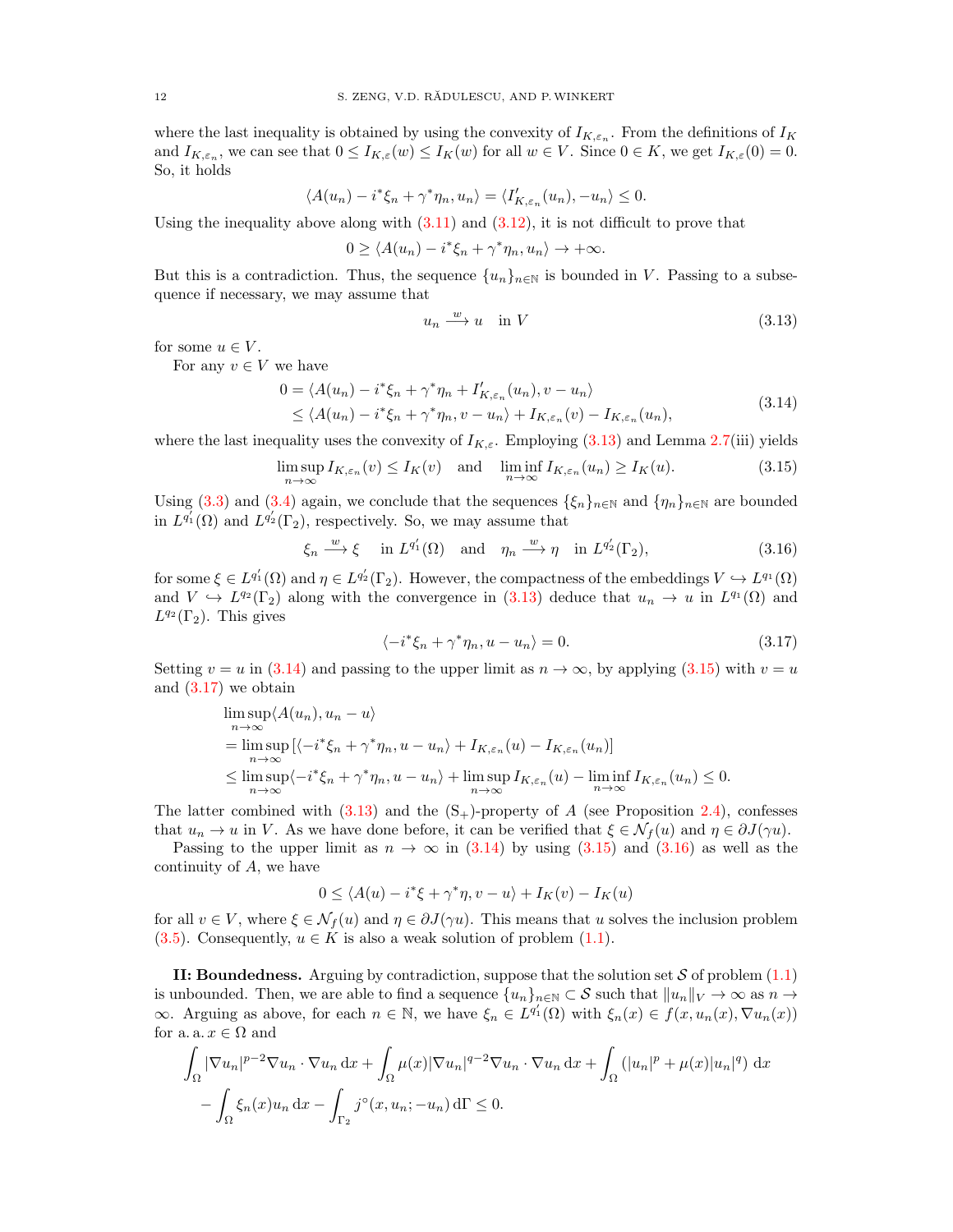Applying  $(3.10)$ – $(3.12)$  leads to

$$
0 \geq \int_{\Omega} |\nabla u_n|^{p-2} \nabla u_n \cdot \nabla u_n \, dx + \int_{\Omega} \mu(x) |\nabla u_n|^{q-2} \nabla u_n \cdot \nabla u_n \, dx + \int_{\Omega} (|u_n|^p + \mu(x)|u_n|^q) \, dx
$$

$$
- \int_{\Omega} \xi_n(x) u_n \, dx - \int_{\Gamma_2} j^\circ(x, u_n; -u_n) \, d\Gamma \to +\infty,
$$

which is a contradiction. Therefore, the solution set  $S$  of problem  $(1.1)$  is bounded.

**III:** Closedness. Let  $\{u_n\}_{n\in\mathbb{N}}\subset\mathcal{S}$  be any sequence such that  $u_n \stackrel{w}{\longrightarrow} u$  in V. Then, for each  $n \in \mathbb{N}$ , there exists  $\eta_n \in L^{q'_1}(\Omega)$  such that  $\eta_n(x) \in f(x, u_n(x), \nabla u_n(x))$  for a. a.  $x \in \Omega$  and

$$
\int_{\Omega} \left( |\nabla u_n|^{p-2} \nabla u_n \cdot \nabla (v - u_n) + \mu(x) |\nabla u_n|^{q-2} \nabla u_n \cdot \nabla (v - u_n) \right) dx
$$
\n
$$
+ \int_{\Omega} \left( |u_n|^{p-2} u_n + \mu(x) |u_n|^{q-2} u_n \right) (v - u_n) dx + \int_{\Gamma_2} j^{\circ}(x, u_n; v - u_n) d\Gamma
$$
\n
$$
\geq \int_{\Omega} \eta_n(x) (v - u_n) dx
$$
\n(3.18)

for all  $v \in K$ . The convexity and the closedness of K ensures that  $u \in K$ . Recall that the embeddings  $V \hookrightarrow L^{q_1}(\Omega)$  and  $V \hookrightarrow L^{q_2}(\Gamma_2)$  are both compact and  $\{\eta_n\}_{n\in\mathbb{N}}$  is bounded in  $L^{q'_1}(\Omega)$  (see hypothesis  $H(f)(iii)$ ). Therefore, we have

$$
\limsup_{n \to \infty} \int_{\Gamma_2} j^{\circ}(x, u_n; v - u_n) d\Gamma \le \int_{\Gamma_2} \limsup_{n \to \infty} j^{\circ}(x, u_n; v - u_n) d\Gamma
$$
  

$$
\le \int_{\Gamma_2} j^{\circ}(x, u; v - u) d\Gamma,
$$

and

<span id="page-12-0"></span>
$$
\lim_{n \to \infty} \int_{\Omega} \eta_n(x) (u - u_n) \, \mathrm{d}x = 0,
$$

where we have used Fatou's Lemma and the upper semicontinuity of  $(s,t) \mapsto j^{\circ}(x,s;t)$ . Taking  $v = u$  in [\(3.18\)](#page-12-0) and passing to the upper limit as  $n \to \infty$  for the resulting inequality, we get

$$
\limsup_{n \to \infty} \langle A(u_n), u_n - u \rangle \le \limsup_{n \to \infty} \int_{\Gamma_2} j^{\circ}(x, u_n; v - u_n) d\Gamma - \lim_{n \to \infty} \int_{\Omega} \eta_n(x) (u - u_n) dx \le 0.
$$

This together with the convergence  $u_n \stackrel{w}{\longrightarrow} u$  in V and the  $(S_+)$ -property of A (see Proposition [2.4\)](#page-4-2) deduces that  $u_n \to u$  in V.

From hypotheses H(f) and boundedness of  $\{\eta_n\}_{n\in\mathbb{N}}$ , we can show that  $\eta_n \stackrel{w}{\longrightarrow} \eta$  in  $L^{q'_1}(\Omega)$ with some  $\eta \in L^{q'_1}(\Omega)$  such that  $\eta(x) \in f(x, u(x), \nabla u(x))$  for a. a.  $x \in \Omega$ . Taking the upper limit in inequality [\(3.18\)](#page-12-0) yields

$$
\int_{\Omega} \left( |\nabla u|^{p-2} \nabla u \cdot \nabla (v - u) + \mu(x) |\nabla u|^{q-2} \nabla u \cdot \nabla (v - u) \right) dx
$$
  
+ 
$$
\int_{\Omega} \left( |u|^{p-2} u + \mu(x) |u|^{q-2} u \right) (v - u) dx + \int_{\Gamma_2} j^{\circ}(x, u; v - u) d\Gamma
$$
  

$$
\geq \int_{\Omega} \eta(x) (v - u) dx
$$

for all  $v \in K$  with  $\eta(x) \in f(x, u(x), \nabla u(x))$  for a. a.  $x \in \Omega$ . Thus,  $u \in \mathcal{S}$ , namely,  $\mathcal{S}$  is weakly closed in  $V$ .

Particularly, if  $\Phi(x) \equiv +\infty$ , then we have  $K = V$ . In this situation, we could carry out the same arguments as in the proof of Theorem [3.5](#page-7-0) to get the following result.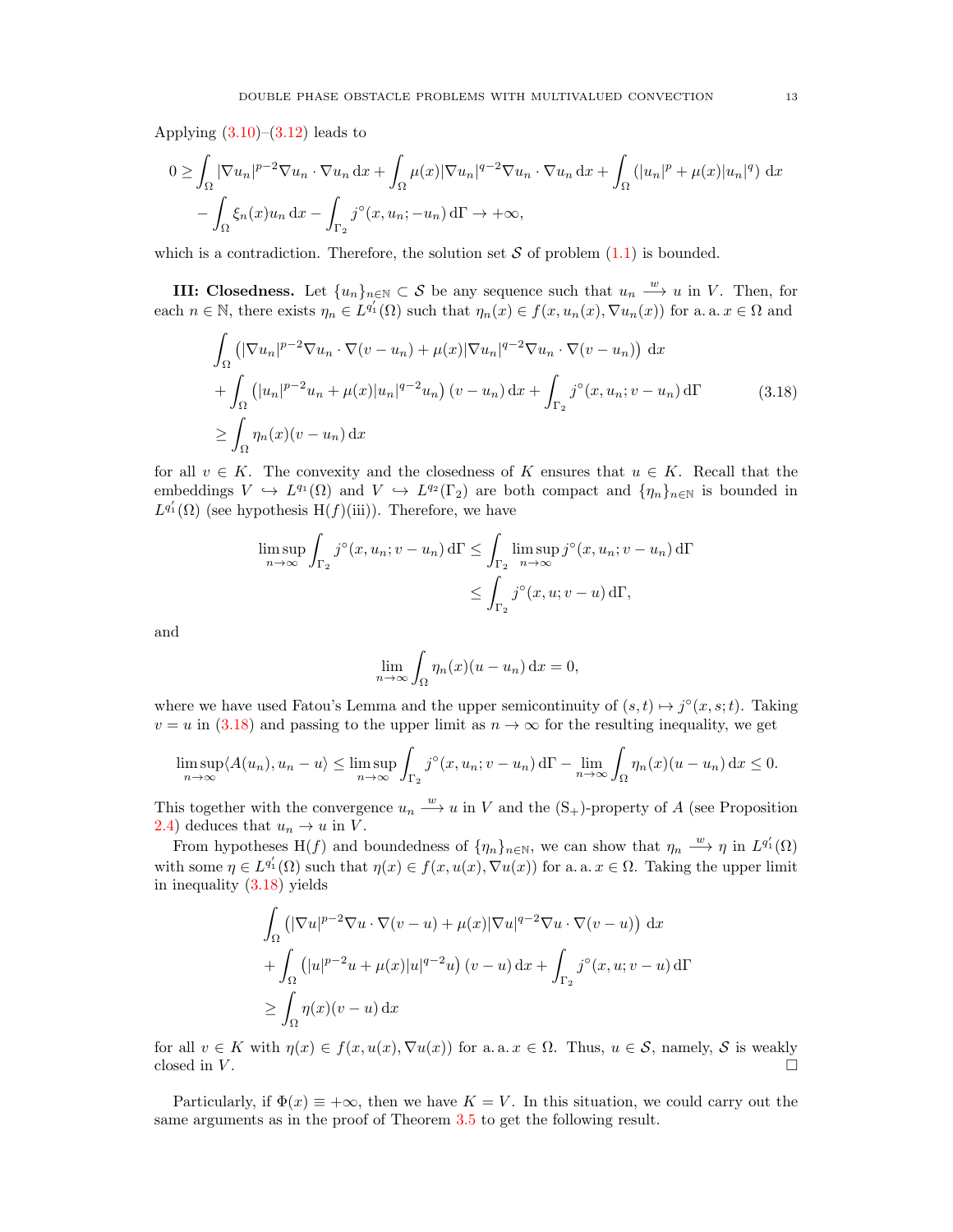**Theorem 3.6.** Let hypotheses [\(2.4\)](#page-3-2),  $H(f)$  and  $H(\Phi)$  be satisfied. Then, the solution set of the elliptic inclusion

$$
D_{\mu}(u) + |u|^{p-2}u + \mu(x)|u|^{q-2}u \in f(x, u, \nabla u) \quad \text{in } \Omega,
$$
  
\n
$$
u = 0 \quad \text{on } \Gamma_1,
$$
  
\n
$$
\frac{\partial u}{\partial \nu_{\mu}} \in -\partial j(x, u) \quad \text{on } \Gamma_2,
$$

is nonempty, bounded and weakly closed in V .

Furthermore, when meas( $\Gamma_2$ )= 0, that is,  $\Gamma = \Gamma_1$ , then we have the following corollary.

<span id="page-13-1"></span>**Corollary 3.7.** Let hypotheses  $(2.4)$ ,  $H(f)$  and  $H(j)$  be satisfied. Then, the solution set of prob-lem [\(1.2\)](#page-1-2) is nonempty, bounded and weakly closed in  $W_0^{1,\mathcal{H}}(\Omega)$ , where  $W_0^{1,\mathcal{H}}(\Omega)$  is the completion of  $C_0^{\infty}(\Omega)$  in  $W^{1,\mathcal{H}}(\Omega)$ , namely,

$$
W_0^{1,\mathcal{H}}(\Omega) = \overline{C_0^{\infty}(\Omega)}^{W^{1,\mathcal{H}}(\Omega)}.
$$

**Remark 3.8.** We point out that Corollary [3.7](#page-13-1) coincides with Theorem 3.3. of Zenq, Gasiński, Winkert & Bai [\[48\]](#page-20-0). However, the proof of [\[48,](#page-20-0) Theorem 3.3] is different from ours, since it is based on a surjectivity result of Le  $[27]$  for multivalued mappings generated by the sum of a maximal monotone multivalued operator and a bounded multivalued pseudomonotone mapping. Additionally, hypotheses [\(2.4\)](#page-3-2) and  $H(f)(iv)$  are weaker than the ones used in [\[48\]](#page-20-0).

## 4. Convergence analysis

<span id="page-13-0"></span>The problems with different constraints (for example, problems with obstacle effect) lead to various difficulties in numerical analysis and the study of regularity of solutions. In order to bypass and overcome these difficulties, some appropriate and useful approximating methods have been introduced and developed. Among these, penalty method as a powerful and useful approach has been widely applied to study problems with obstacle constraints. Based on this motivation, the section is devoted to apply a penalty for introducing a family of elliptic approximating problems without obstacle constraints associated with problem  $(1.1)$ , and to establish a critical convergence theorem which shows that the solution set  $S$  can be approximated by the solution sets of approximating problems, denoted by  $\{S_n\}_{n\in\mathbb{N}}$ , in the sense of Kuratowski. This convergence theorem will help for numerical analysis and stability research to double phase problems with obstacle constraints.

In what follows, we assume that  $\{\rho_n\}_{n\in\mathbb{N}}$  is a sequence with  $\rho_n > 0$  for each  $n \in \mathbb{N}$  such that  $\rho_n \to 0$ . Let us introduce a penalty operator  $B: L^{q_1}(\Omega) \to L^{q'_1}(\Omega)$  associated to the set K defined by

<span id="page-13-2"></span>
$$
\langle Bu, v \rangle_{L^{q_1}(\Omega)} = \int_{\Omega} \left( u - \Phi \right)^+ v \, \mathrm{d}x \quad \text{for all } u, v \in L^{q_1}(\Omega). \tag{4.1}
$$

The following lemma gives some important properties of  $B$ , see Zeng, Bai, Gasiński & Winkert [\[49,](#page-20-7) Lemma 3.3].

<span id="page-13-4"></span>**Lemma 4.1.** If hypothesis H( $\Phi$ ) holds, then the function  $B: L^{q_1}(\Omega) \to L^{q'_1}(\Omega)$  given in [\(4.1\)](#page-13-2) is bounded, demicontinuous and monotone.

For each  $n \in \mathbb{N}$ , we consider the following approximating problem corresponding to problem  $(1.1):$  $(1.1):$ 

<span id="page-13-3"></span>
$$
D_{\mu}(u) + |u|^{p-2}u + \mu(x)|u|^{q-2}u + \frac{1}{\rho_n}(u - \Phi)^+ \in f(x, u, \nabla u) \quad \text{in } \Omega,
$$
  
\n
$$
u = 0 \qquad \text{on } \Gamma_1,
$$
  
\n
$$
\frac{\partial u}{\partial \nu_{\mu}} \in -\partial j(x, u) \qquad \text{on } \Gamma_2.
$$
\n(4.2)

The weak solutions of problem [\(4.2\)](#page-13-3) are understood as follows.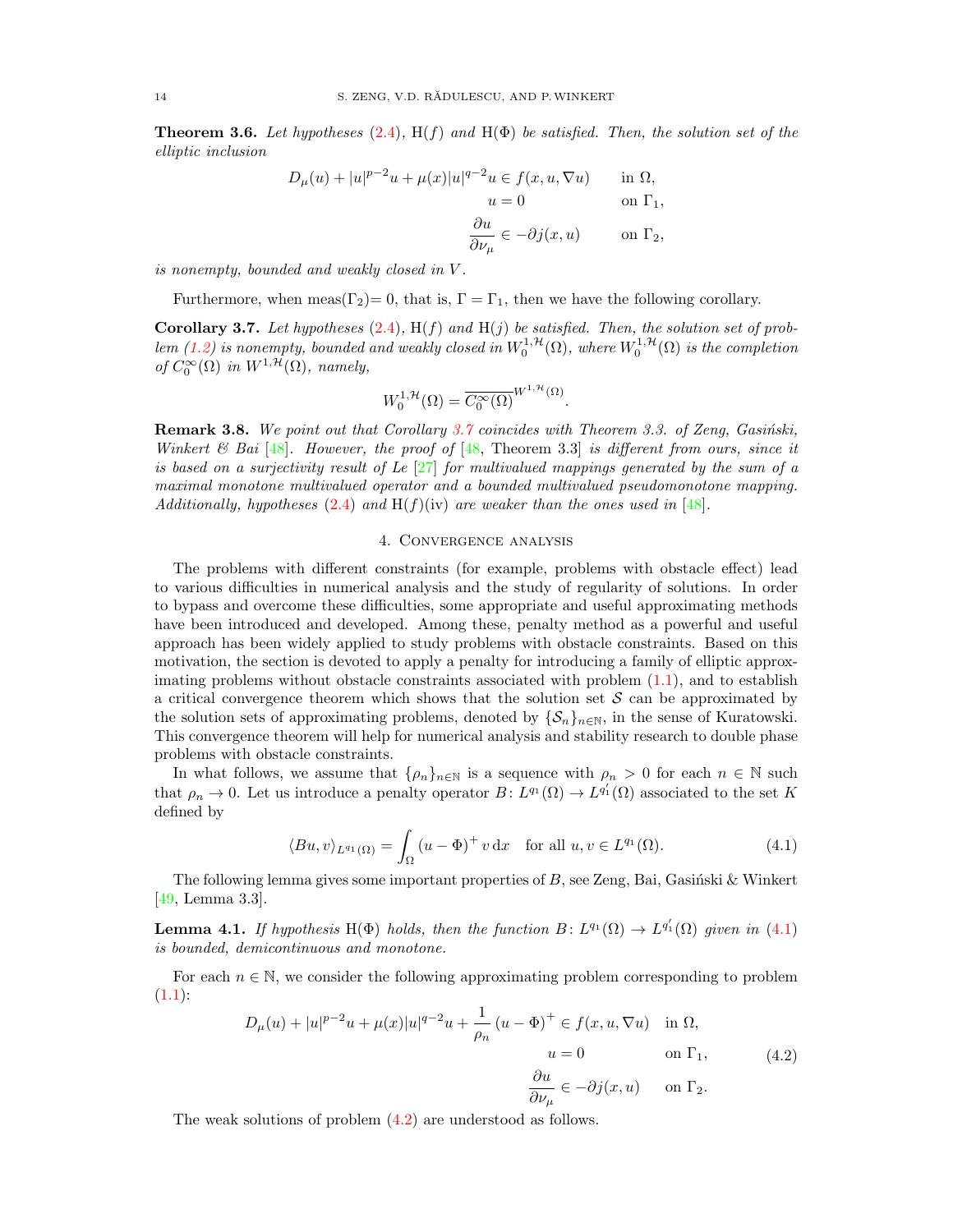**Definition 4.2.** A function  $u \in V$  is called a weak solution of problem [\(4.2\)](#page-13-3) if there exists  $\eta \in L^{q'_1}(\Omega)$  such that  $\eta(x) \in f(x, u(x), \nabla u(x))$  for a. a.  $x \in \Omega$  and

$$
\int_{\Omega} \left( |\nabla u|^{p-2} \nabla u \cdot \nabla (v - u) + \mu(x) |\nabla u|^{q-2} \nabla u \cdot \nabla (v - u) \right) dx + \frac{1}{\rho_n} \int_{\Omega} (u - \Phi)^{+} (v - u) dx
$$
  
+ 
$$
\int_{\Omega} (|u|^{p-2} u + \mu(x)|u|^{q-2} u) (v - u) dx + \int_{\Gamma_2} j^{\circ}(x, u; v - u) d\Gamma
$$
  

$$
\geq \int_{\Omega} \eta(x)(v - u) dx
$$

for all  $v \in V$ .

The main results in the section concerning the existence and convergence properties to problem [\(4.2\)](#page-13-3) are given in the next theorem.

<span id="page-14-0"></span>**Theorem 4.3.** Let hypotheses [\(2.4\)](#page-3-2), H(f), H( $\Phi$ ) and H(j) be satisfied. If  $\{\rho_n\}_{n\in\mathbb{N}}$  is a sequence with  $\rho_n > 0$  for each  $n \in \mathbb{N}$  such that  $\rho_n \to 0$  as  $n \to \infty$ , then the following assertions hold true:

- (i) For each  $n \in \mathbb{N}$ , the set  $S_n$  of weak solutions to problem [\(4.2\)](#page-13-3) is nonempty, bounded and weakly closed in V.
- (ii) It holds

$$
\emptyset \neq w\text{-}\limsup_{n\to\infty} S_n = s\text{-}\limsup_{n\to\infty} S_n \subset S.
$$

(iii) For each  $u \in s$ -lim sup  $S_n$  and any sequence  $\{\widetilde{u}_n\}_{n \in \mathbb{N}}$  with  $n\rightarrow\infty$ 

$$
\widetilde{u}_n \in \mathcal{T}(\mathcal{S}_n, u) \quad \text{for each } n \in \mathbb{N},
$$

there exists a subsequence of  $\{\tilde{u}_n\}_{n\in\mathbb{N}}$  converging strongly to u in V, where the set  $\mathcal{T}(\mathcal{S}_n, u)$  is defined by

$$
\mathcal{T}(\mathcal{S}_n, u) := \left\{ \widetilde{u} \in \mathcal{S}_n \mid ||u - \widetilde{u}||_V \le ||u - v||_V \text{ for all } v \in \mathcal{S}_n \right\}.
$$

*Proof.* (i) From Lemma [4.1](#page-13-4) we know that operator B given in  $(4.1)$  is continuous, monotone and satisfies the growth condition

$$
||Bu||_{V^*} \leq c_B \left( ||\Phi||_{q'_1,\Omega} + ||u||_{q'_1,\Omega} \right)
$$

for all  $u \in V$  for some  $c_B > 0$ . Arguing as in the proof of Theorem [3.5,](#page-7-0) we are able to prove that the solution set of problem [\(4.2\)](#page-13-3) is nonempty, bounded and weakly closed by considering  $\mathcal{N}_f(\cdot) + B(\cdot)$  instead of  $\mathcal{N}_f(\cdot)$ .

(ii) The proof of this assertion is divided into three steps.

Step 1. The set  $\bigcup$  $\bigcup_{n\in\mathbb{N}}\mathcal{S}_n$  is uniformly bounded in V.

Assume that  $\bigcup$  $\bigcup_{n\in\mathbb{N}}\mathcal{S}_n$  is unbounded in V. Passing to a relabeled subsequence if necessary, we

are able to find a sequence  $\{u_n\}_{n\in\mathbb{N}}\subset V$  with  $u_n\in\mathcal{S}_n$  for each  $n\in\mathbb{N}$  such that

$$
||u_n||_V \to \infty \quad \text{as } n \to \infty.
$$

Then, for every  $n \in \mathbb{N}$ , there exists  $\eta_n \in L^{q'_1}(\Omega)$  with  $\eta_n(x) \in f(x, u_n(x), \nabla u_n(x))$  for a. a.  $x \in \Omega$ such that

$$
\int_{\Omega} \left( |\nabla u_n|^{p-2} \nabla u_n + \mu(x) |\nabla u_n|^{q-2} \nabla u_n \right) \cdot \nabla v \, dx + \frac{1}{\rho_n} \int_{\Omega} (u_n - \Phi)^+ v \, dx
$$

$$
+ \int_{\Omega} \left( |u_n|^{p-2} u_n + \mu(x) |u_n|^{q-2} u_n \right) v \, dx + \int_{\Gamma_2} j^\circ(x, u_n; v) \, d\Gamma
$$

$$
\geq \int_{\Omega} \eta_n(x) v \, dx
$$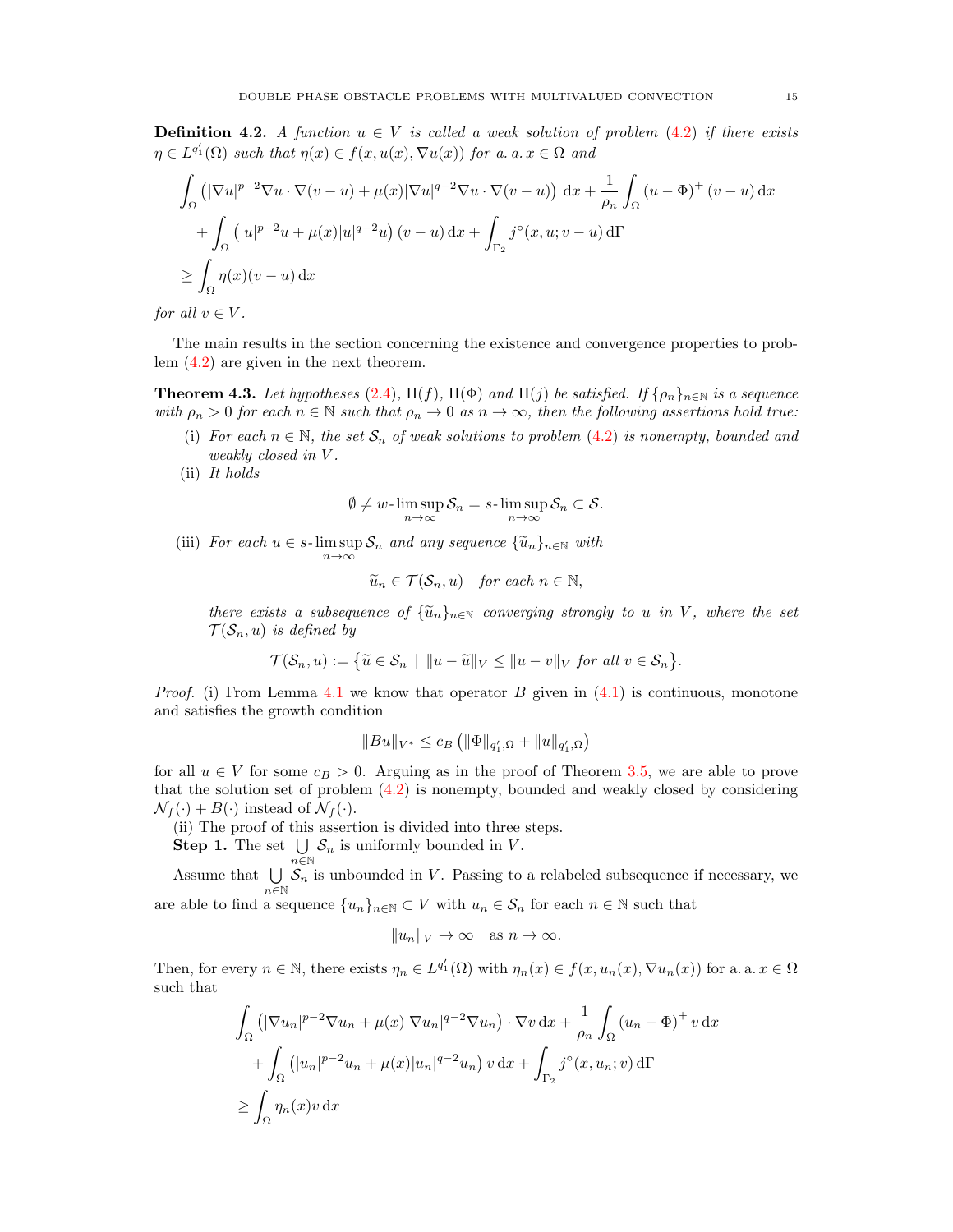for all  $v \in V$ . Taking  $v = -u_n$  into the inequality above gives

$$
\int_{\Omega} \left( |\nabla u_n|^{p-2} \nabla u_n + \mu(x) |\nabla u_n|^{q-2} \nabla u_n \right) \cdot \nabla u_n \, dx - \int_{\Omega} \eta_n(x) u_n \, dx
$$

$$
+ \int_{\Omega} \left( |u_n|^{p-2} u_n + \mu(x) |u_n|^{q-2} u_n \right) u_n \, dx - \int_{\Gamma_2} j^\circ(x, u_n; -u_n) \, d\Gamma
$$

$$
\leq -\frac{1}{\rho_n} \int_{\Omega} (u_n - \Phi)^+ u_n \, dx.
$$

From the monotonicity of B and the nonnegativity of  $\Phi$  it follows that

$$
\int_{\Omega} \left( |\nabla u_n|^{p-2} \nabla u_n + \mu(x) |\nabla u_n|^{q-2} \nabla u_n \right) \cdot \nabla u_n \, dx - \int_{\Omega} \eta_n(x) u_n \, dx
$$

$$
+ \int_{\Omega} \left( |u_n|^{p-2} u_n + \mu(x) |u_n|^{q-2} u_n \right) u_n \, dx - \int_{\Gamma_2} j^\circ(x, u_n; -u_n) \, d\Gamma
$$

$$
\leq -\frac{1}{\rho_n} \int_{\Omega} \left[ (u_n - \Phi)^+ - (0 - \Phi)^+ \right] u_n \, dx
$$

$$
\leq 0,
$$

that is,

<span id="page-15-1"></span><span id="page-15-0"></span>
$$
\|\nabla u_n\|_{p,\Omega}^p + \|\nabla u_n\|_{q,\Omega,\mu}^q + \|u_n\|_{p,\Omega}^p + \|u_n\|_{q,\Omega,\mu}^q - \int_{\Omega} \eta_n(x)u_n \,dx
$$

$$
- \int_{\Gamma_2} j^\circ(x, u_n; -u_n) \,d\Gamma \le 0. \tag{4.3}
$$

Let  $\varepsilon_1, \varepsilon_2, \varepsilon_3 > 0$  be arbitrary. From hypotheses  $H(j)(iv)$  and  $H(f)(iv)$ , we have

$$
\int_{\Gamma_2} j^{\circ}(x, u_n; -u_n) d\Gamma \leq \int_{\Gamma_2} |\xi_n(x)u_n| d\Gamma
$$
\n
$$
\leq \int_{\Gamma_2} c_j |u_n|^{\theta_1} + d_j(x) d\Gamma
$$
\n
$$
\leq \begin{cases} c_j \|u_n\|_{p, \Gamma_2}^p + \|d_j\|_{1, \Gamma_2} & \text{if } \theta_1 = p, \\ \varepsilon_1 \|u_n\|_{p, \Gamma_2}^p + c_1(\varepsilon_1) + \|d_j\|_{1, \Gamma_2} & \text{if } \theta_1 < p, \end{cases} \tag{4.4}
$$
\n
$$
\leq \begin{cases} c_j (\lambda_{1,p}^S)^{-1} \left( \|\nabla u_n\|_{p, \Omega}^p + \|u_n\|_{p, \Omega}^p \right) + \|d_j\|_{1, \Gamma_2} & \text{if } \theta_1 = p, \\ \varepsilon_1 \|u_n\|_{p, \Gamma_2}^p + c_1(\varepsilon_1) + \|d_j\|_{1, \Gamma_2} & \text{if } \theta_1 < p, \end{cases}
$$

and

$$
\int_{\Omega} \eta_n(x) u_n \, dx
$$
\n
$$
\leq \begin{cases}\n e_f \|\nabla u_n\|_{p,\Omega}^p + g_f \|u_n\|_{p,\Omega}^p + \|d_f\|_{1,\Omega} & \text{if } \theta_2 = \theta_3 = p, \\
 e_f \|\nabla u_n\|_{p,\Omega}^p + \varepsilon_2 \|u_n\|_{p,\Omega}^p + c_2(\varepsilon_2) + \|d_f\|_{1,\Omega} & \text{if } \theta_2 = p \text{ and } \theta_3 < p, \\
\varepsilon_3 \|\nabla u_n\|_{p,\Omega}^p + c_3(\varepsilon_3) + g_f \|u_n\|_{p,\Omega}^p + \|d_f\|_{1,\Omega} & \text{if } \theta_2 < p \text{ and } \theta_3 = p, \\
\varepsilon_3 \|\nabla u_n\|_{p,\Omega}^p + c_3(\varepsilon_3) + \varepsilon_2 \|u_n\|_{p,\Omega}^p + c_2(\varepsilon_2) + \|d_f\|_{1,\Omega} & \text{if } \theta_2 < p \text{ and } \theta_3 < p,\n\end{cases}\n\tag{4.5}
$$

with some  $c_1(\varepsilon_1), c_2(\varepsilon_2), c_3(\varepsilon_3) > 0$ , where  $\xi_n: \Gamma_2 \to \mathbb{R}$  is such that

<span id="page-15-2"></span>
$$
\xi_n(x)(-u_n(x)) = j^{\circ}(x, u_n(x); -u_n(x))
$$
 for a. a.  $x \in \Gamma_2$ .

From [\(4.3\)](#page-15-0), [\(4.4\)](#page-15-1), [\(4.5\)](#page-15-2) and the inequality  $e_f\delta(\theta_2) + g_f\lambda_1\delta(\theta_3) + c_j\lambda_2\delta(\theta_1) < 1$  along with the continuity of the embedding  $V \hookrightarrow W^{1,p}(\Omega)$  we get

$$
0 \geq \|\nabla u_n\|_{p,\Omega}^p + \|\nabla u_n\|_{q,\Omega,\mu}^q + \|u_n\|_{p,\Omega}^p + \|u_n\|_{q,\Omega,\mu}^q - \int_{\Omega} \eta_n(x)u_n \,dx
$$

$$
- \int_{\Gamma_2} j^\circ(x, u_n; -u_n) \,d\Gamma \to \infty
$$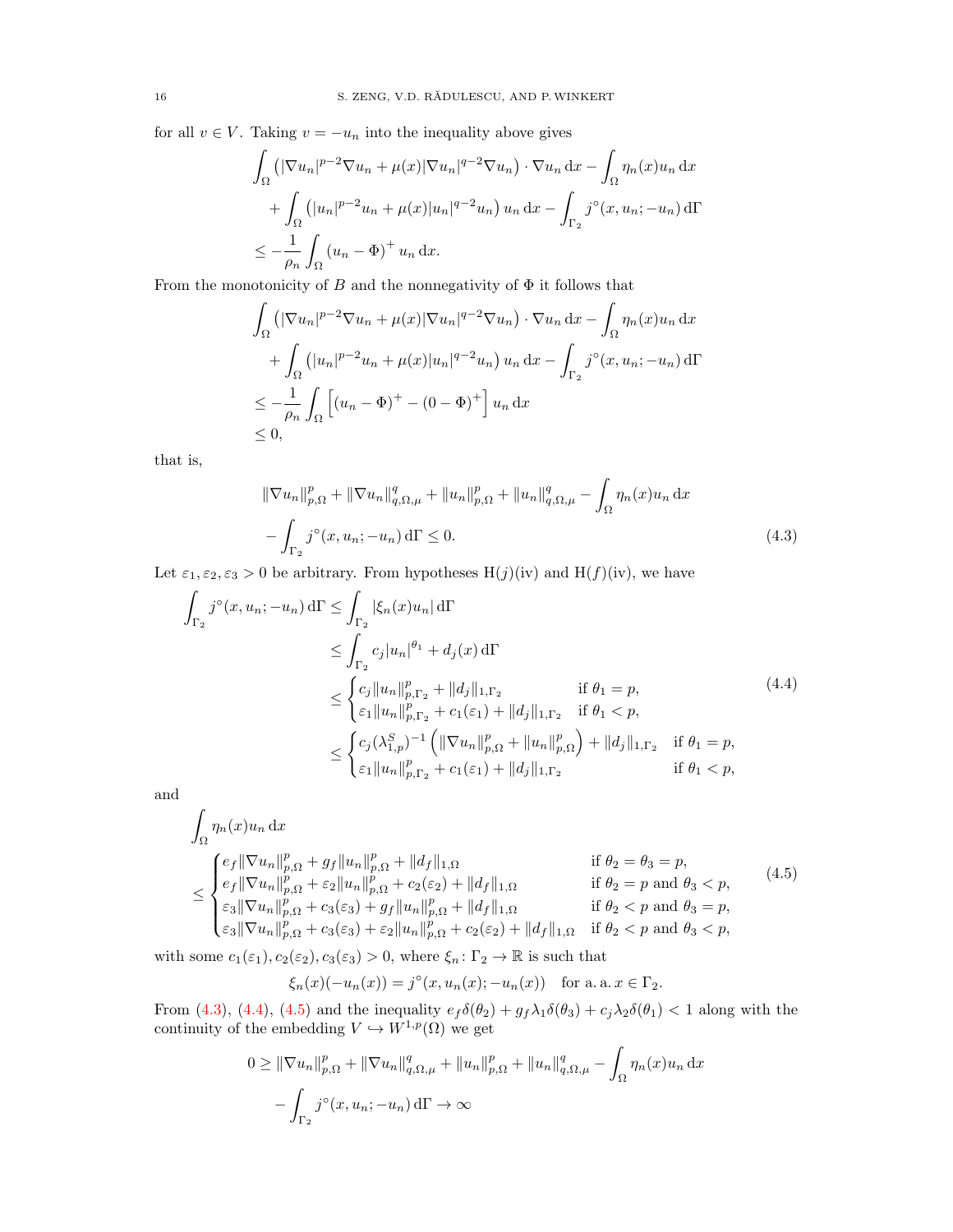as  $n \to \infty$ . This is a contradiction. Therefore, the set  $\bigcup$  $\bigcup_{n\in\mathbb{N}}\mathcal{S}_n$  is uniformly bounded in V and so Step 1 is verified.

Let  $\{u_n\}_{n\in\mathbb{N}}\subset V$  be a sequence such that  $u_n\in\mathcal{S}_n$  for each  $n\in\mathbb{N}$ . By virtue of Step 1, we may suppose that along a relabeled subsequence

<span id="page-16-3"></span><span id="page-16-1"></span><span id="page-16-0"></span>
$$
u_n \xrightarrow{w} u \quad \text{as } n \to \infty \tag{4.6}
$$

for some  $u \in V$ . This means that the set w-  $\limsup S_n$  is nonempty.

Next, we shall show that w- lim sup  $S_n$  is a subset of S. For any  $u \in w$ -lim sup  $S_n$  fixed,  $n \rightarrow \infty$ passing to a subsequence if necessary, we are able to find a sequence  ${u_n}_{n \in \mathbb{N}} \subset V$  with  $u_n \in S_n$ for all  $n \in \mathbb{N}$  such that [\(4.6\)](#page-16-0) is satisfied. Our goal is to prove that  $u \in \mathcal{S}$ .

Step 2.  $u(x) \leq \Phi(x)$  for a. a.  $x \in \Omega$ .

For every  $n \in \mathbb{N}$ , we have

$$
\frac{1}{\rho_n} \int_{\Omega} \left( u_n - \Phi \right)^+ v \, dx \le \langle Au_n, -v \rangle + \int_{\Omega} \eta_n(x) v \, dx + \int_{\Gamma_2} j^\circ(x, u_n; -v) \, d\Gamma. \tag{4.7}
$$

Taking Hölder's inequality and hypothesis  $H(f)(iii)$  into account yields

$$
\int_{\Omega} \eta_n(x)v \, dx \le M_2 \left( \|\nabla u_n\|_{p,\Omega}^p + \|u_n\|_{q_1,\Omega}^{q_1} + \|c_f\|_{q_1',\Omega}^{q_1'} \right)^{\frac{1}{q_1'}} \|v\|_{q_1,\Omega} \tag{4.8}
$$

for some  $M_2 > 0$ . From hypothesis  $H(j)(iii)$  we obtain

$$
\int_{\Gamma_2} j^{\circ}(x, u_n; -v) d\Gamma \le \int_{\Gamma_2} (a_j |u_n|^{q_2 - 1} + b_j(x)) v d\Gamma
$$
\n
$$
\le M_3 \left( \|u_n\|_{q_2, \Gamma_2} + \|b_j\|_{q_2', \Gamma_2} \right) \|v\|_{q_2, \Gamma_2} \tag{4.9}
$$

for some  $M_3 > 0$ . Putting [\(4.8\)](#page-16-1) and [\(4.9\)](#page-16-2) into [\(4.7\)](#page-16-3), by applying the boundedness of A (see Proposition [2.4\)](#page-4-2), the convergence [\(4.6\)](#page-16-0) and the continuity of the embeddings  $V \hookrightarrow W^{1,p}(\Omega) \hookrightarrow$  $L^{q_1}(\Omega)$  and  $V \hookrightarrow L^{q_*}(\Gamma_2)$ , we find a constant  $M_4 > 0$ , which is independent of n, such that

<span id="page-16-2"></span>
$$
\frac{1}{\rho_n} \int_{\Omega} \left( u_n - \Phi \right)^+ v \, \mathrm{d}x \le M_4 \|v\|_V.
$$

Hence,

$$
\int_{\Omega} (u_n - \Phi)^+ v \, dx \le \rho_n M_4 \|v\|_V
$$

for all  $v \in V$ . Letting  $n \to \infty$  in the inequality above, using the convergence [\(4.6\)](#page-16-0), the compactness of the embedding  $V \hookrightarrow L^{q_1}(\Omega)$  and Lebesgue's Dominated Convergence Theorem, it gives

$$
\int_{\Omega} (u - \Phi)^{+} v(x) dx = \int_{\Omega} \lim_{n \to \infty} (u_{n} - \Phi)^{+} v dx
$$

$$
= \lim_{n \to \infty} \int_{\Omega} (u_{n} - \Phi)^{+} v(x) dx
$$

$$
\leq \lim_{n \to \infty} \rho_{n} M_{4} ||v||_{V}
$$

$$
= 0
$$

for all  $v \in V$ . Therefore, we have  $(u(x) - \Phi(x))^+ = 0$  for a.a.  $x \in \Omega$ , thus,  $u(x) \leq \Phi(x)$  for a.  $x \in \Omega$ .

Step 3.  $u \in \mathcal{S}$ .

Note that

$$
\langle Au_n, u_n - v \rangle \le \frac{1}{\rho_n} \int_{\Omega} (u_n - \Phi)^+ (v - u_n) \, dx + \int_{\Omega} \eta_n(x) (u_n - v) \, dx
$$

$$
+ \int_{\Gamma_2} j^\circ(x, u_n; v - u_n) \, d\Gamma
$$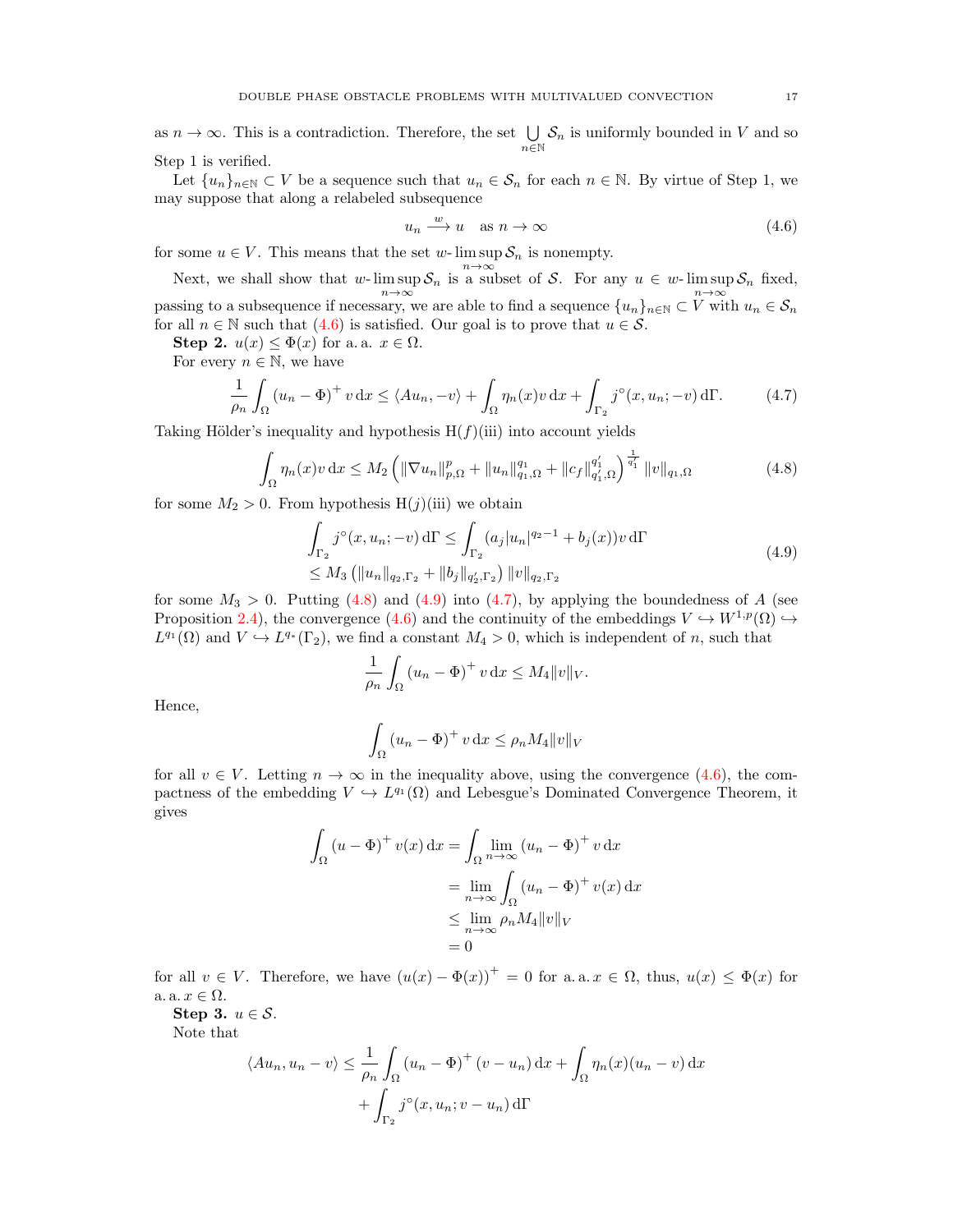for all  $v \in V$ . From the monotonicity of  $s \mapsto s^+$  we obtain

$$
\langle Au_n, u_n - v \rangle \le \frac{1}{\rho_n} \int_{\Omega} (v - \Phi)^+ (v - u_n) \, dx + \int_{\Omega} \eta_n(x) (u_n - v) \, dx
$$

$$
+ \int_{\Gamma_2} j^\circ(x, u_n; v - u_n) \, d\Gamma
$$

for all  $v \in V$ . By virtue of the definition of K (see [\(3.1\)](#page-7-1)), we have

$$
\langle Au_n, u_n - v \rangle - \int_{\Omega} \eta_n(x) (u_n - v) dx - \int_{\Gamma_2} j^\circ(x, u_n; v - u_n) d\Gamma \le 0 \tag{4.10}
$$

for all  $v \in K$ .

From Step 2 we know that  $u \in K$ . So, taking  $v = u$  in [\(4.10\)](#page-17-0) leads to

$$
\langle Au_n, u_n - u \rangle \leq \int_{\Omega} \eta_n(x) (u_n - u) dx + \int_{\Gamma_2} j^{\circ}(x, u_n; u - u_n) d\Gamma.
$$

Keeping in mind that the embeddings  $V \hookrightarrow L^{q_1}(\Omega)$  and  $V \hookrightarrow L^{q_2}(\Gamma_2)$  are both compact, we have

$$
\lim_{n \to \infty} \int_{\Omega} \eta_n(x) (u_n - u) \, dx = 0 \quad \text{and} \quad \limsup_{n \to \infty} \int_{\Gamma_2} j^\circ(x, u_n; u - u_n) \, d\Gamma \le 0,
$$

where we have used the boundedness of  $\{\eta_n\}_{n\in\mathbb{N}}\subset L^{q'_1}(\Omega)$ , upper semicontinuity of  $(s,t)\mapsto$  $j^{\circ}(x, s; t)$  and Fatou's Lemma. So, it holds

<span id="page-17-0"></span>
$$
\limsup_{n \to \infty} \langle Au_n, u_n - u \rangle \le 0.
$$

This combined with the convergence  $(4.6)$  and the  $(S<sub>+</sub>)$ -property of A (see Proposition [2.4\)](#page-4-2) concludes that  $u_n \to u$ . Therefore, we have w-lim sup  $S_n \subset s$ -lim sup  $S_n$ . This together with s- $\limsup_{n\to\infty} S_n \subset w$ - $\limsup_{n\to\infty} S_n$  implies that  $\emptyset \neq w$ - $\limsup_{n\to\infty} S_n = s$ - $\limsup_{n\to\infty} S_n$ .

Since  $\{\eta_n\}_{n\in\mathbb{N}}$  is bounded in  $L^{q'_1}(\Omega)$ , as done before, we can also prove that  $\eta_n \stackrel{w}{\longrightarrow} \eta$  in  $L^{q'_1}(\Omega)$ as  $n \to \infty$  for some  $\eta \in L^{q'_1}(\Omega)$  with  $\eta(x) \in f(x, u(x), \nabla u(x))$  for a. a.  $x \in \Omega$ . Consequently, we conclude that  $\emptyset \neq w$ -  $\limsup S_n = s$ -  $\limsup S_n \subset S$ .

(iii) For any fixed  $u \in s$ - lim sup  $S_n$ , the nonemptiness, boundedness and closedness of  $S_n$ guarantees that the set  $\mathcal{T}(\mathcal{S}_n, u)$  is well-defined. Let  $\{\widetilde{u}_n\}_{n\in\mathbb{N}}$  be any sequence such that

$$
\widetilde{u}_n \in \mathcal{T}(\mathcal{S}_n, u)
$$
 for each  $n \in \mathbb{N}$ .

It follows from Step 1 that the sequence  $\{\tilde{u}_n\}_{n\in\mathbb{N}}$  is bounded. So, without any loss of generality, we may assume that

 $\widetilde{u}_n \xrightarrow{w} \widetilde{u} \quad \text{in } V \text{ as } n \to \infty$ (4.11)

for some  $\widetilde{u} \in V$ . Arguing as in the proof of Step 2, we obtain that  $\widetilde{u} \in K$ . Then, for each  $n \in \mathbb{N}$ , we have

$$
\langle A\widetilde{u}_n, \widetilde{u}_n - v \rangle \le \frac{1}{\rho_n} \int_{\Omega} \left( \widetilde{u}_n - \Phi \right)^+ (v - \widetilde{u}_n) \, dx + \int_{\Omega} \eta_n(x) (\widetilde{u}_n - v) \, dx + \int_{\Gamma_2} j^\circ(x, u_n; v - u_n) \, d\Gamma
$$

for all  $v \in V$ . Proceeding in the same way as in the proof of Step 3, we conclude that  $\tilde{u}$  is a solution to problem  $(1.1)$  as well. Since  $u \in s$ - lim sup  $S_n$ , passing to a subsequence if necessary, there exists a sequence  ${u_n}_{n \in \mathbb{N}}$  such that  $u_n \in \mathcal{S}_n$  and  $u_n \to u$  in V as  $n \to \infty$ . The latter combined with [\(4.11\)](#page-17-1) deduces that

$$
\|\tilde{u} - u\|_{V} \le \liminf_{n \to \infty} \|\tilde{u}_n - u\|_{V} \le \liminf_{n \to \infty} \|u_n - u\|_{V} = 0,
$$

this means that  $\tilde{u} = u$ . Consequently, the desired conclusion is proved.

<span id="page-17-1"></span>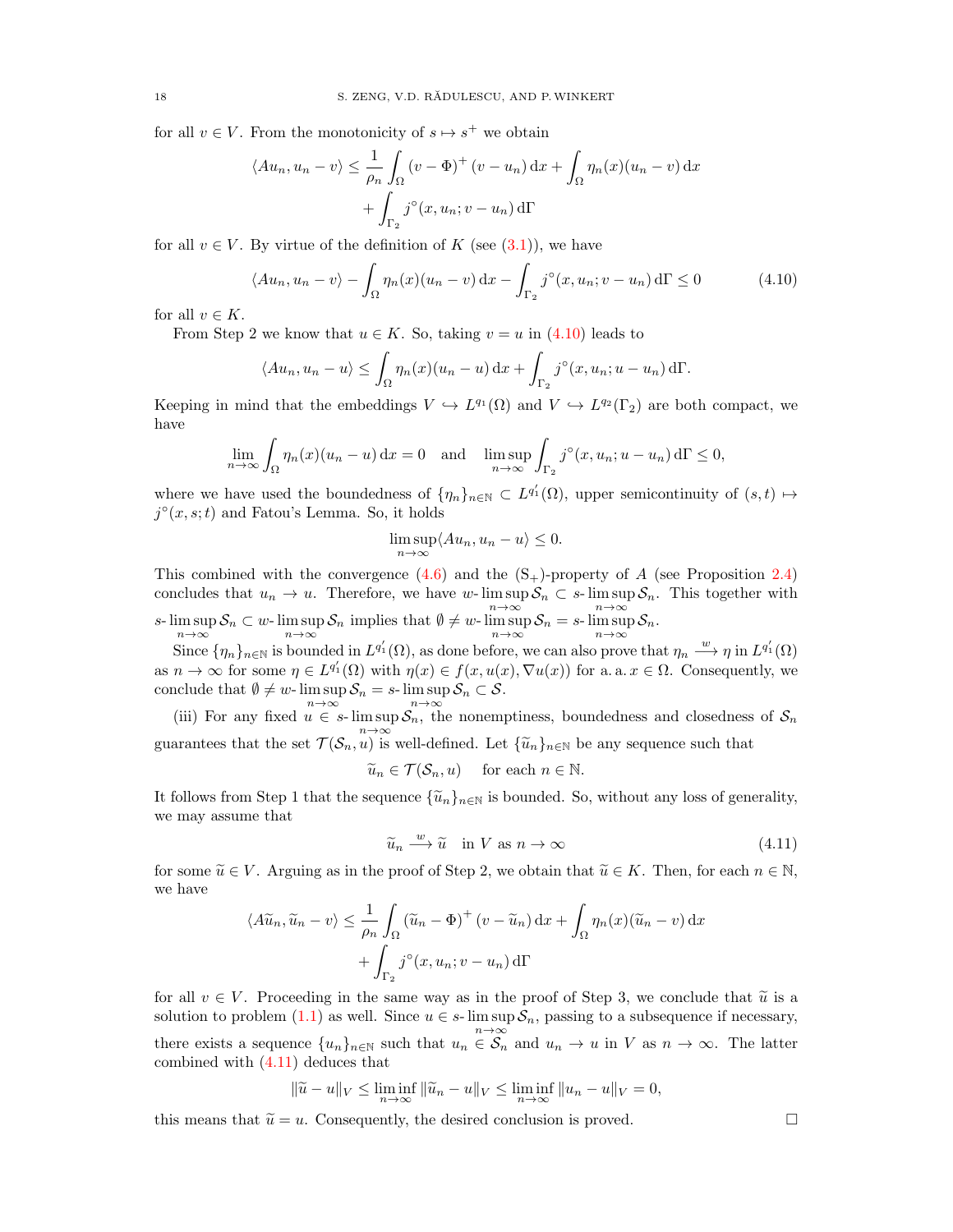If meas( $\Gamma_2$ )= 0, namely  $\Gamma_1 = \Gamma$ , then Theorem [4.3](#page-14-0) reduces the following corollary, which coincides with [\[49,](#page-20-7) Theorem 3.4].

**Corollary 4.4.** Let hypotheses [\(2.4\)](#page-3-2), H(f) and H( $\Phi$ ) be satisfied. If  $\{\rho_n\}_{n\in\mathbb{N}}$  is a sequence with  $\rho_n > 0$  for each  $n \in \mathbb{N}$  such that  $\rho_n \to 0$  as  $n \to \infty$ , then the following statements hold true:

(i) For each  $n \in \mathbb{N}$ , the set  $\tilde{S}_n$  of weak solutions of the following problem is nonempty, bounded and weakly closed in  $W_0^{1,\mathcal{H}}(\Omega)$ 

$$
D_{\mu}(u) + \frac{1}{\rho_n} (u - \Phi)^+ \in f(x, u, \nabla u) \quad \text{in } \Omega,
$$
  

$$
u = 0 \qquad \text{on } \Gamma.
$$

(ii) It holds

$$
\emptyset \neq w\text{-}\limsup_{n\to\infty} \tilde{\mathcal{S}}_n = s\text{-}\limsup_{n\to\infty} \tilde{\mathcal{S}}_n \subset \tilde{\mathcal{S}},
$$

where  $\tilde{S}$  is the solution set to problem [\(1.2\)](#page-1-2).

(iii) For each  $u \in s$ - $\limsup_{n \to \infty} \tilde{S_n}$  and any sequence  $\{\tilde{u}_n\}_{n \in \mathbb{N}}$  with

$$
\tilde{u}_n \in \mathcal{T}(\tilde{\mathcal{S}}_n, u) \quad \text{for each } n \in \mathbb{N},
$$

there exists a subsequence of  $\{\tilde{u}_n\}_{n\in\mathbb{N}}$  converging strongly to u in  $W_0^{1,\mathcal{H}}(\Omega)$ , where the set  $\mathcal{T}(\tilde{\mathcal{S}_n},u)$  is defined by

$$
\mathcal{T}(\tilde{\mathcal{S}}_n, u) := \left\{ \tilde{u} \in \tilde{\mathcal{S}}_n \: \mid \: \|u - \tilde{u}\|_{W_0^{1, \mathcal{H}}(\Omega)} \leq \|u - v\|_{W_0^{1, \mathcal{H}}(\Omega)} \text{ for all } v \in \tilde{\mathcal{S}}_n \right\}.
$$

### **ACKNOWLEDGMENTS**

The authors wish to thank the two knowledgeable referees for their remarks in order to improve the paper.

This project has received funding from the NNSF of China Grant Nos. 12001478, 12026255 and 12026256, and the European Union's Horizon 2020 Research and Innovation Programme under the Marie Sklodowska-Curie grant agreement No. 823731 CONMECH, National Science Center of Poland under Preludium Project No. 2017/25/N/ST1/00611, the Startup Project of Doctor Scientific Research of Yulin Normal University No. G2020ZK07, and the Natural Science Foundation of Guangxi Grant Nos. 2020GXNSFBA297137 and 2018GXNSFDA138002. The research of Vicentiu D. Rădulescu was supported by a grant of the Romanian Ministry of Research, Innovation and Digitization, CNCS/CCCDI–UEFISCDI, project number PCE 137/2021, within PNCDI III.

#### **REFERENCES**

- <span id="page-18-2"></span>[1] C.O. Alves, P. Garain, V.D. Rădulescu, High perturbations of quasilinear problems with double criticality, Math. Z. 299 (2021), no. 3-4, 1875–1895.
- <span id="page-18-3"></span>[2] V. Ambrosio, V.D. Rădulescu, Fractional double-phase patterns: concentration and multiplicity of solutions, J. Math. Pures Appl. 142 (2020), 101–145.
- <span id="page-18-9"></span>[3] J.-P. Aubin, H. Frankowska, "Set-valued Analysis", Birkhäuser Boston, 1990.
- <span id="page-18-0"></span>[4] A. Bahrouni, V.D. Rădulescu, D.D. Repovš, *Double phase transonic flow problems with variable growth:* nonlinear patterns and stationary waves, Nonlinearity 32 (2019), no. 7, 2481–2495.
- <span id="page-18-4"></span>[5] A. Bahrouni, V.D. Rădulescu, P. Winkert, A critical point theorem for perturbed functionals and low perturbations of differential and nonlocal systems, Adv. Nonlinear Stud. 20 (2020), no. 3, 663–674.
- <span id="page-18-5"></span>[6] A. Bahrouni, V.D. Rădulescu, P. Winkert, Double phase problems with variable growth and convection for the Baouendi-Grushin operator, Z. Angew. Math. Phys. 71 (2020), no. 6, 183.
- <span id="page-18-6"></span>[7] P. Baroni, M. Colombo, G. Mingione, Harnack inequalities for double phase functionals, Nonlinear Anal. 121 (2015), 206–222.
- <span id="page-18-7"></span>[8] P. Baroni, M. Colombo, G. Mingione, Non-autonomous functionals, borderline cases and related function classes, St. Petersburg Math. J. 27 (2016), 347–379.
- <span id="page-18-8"></span>[9] P. Baroni, M. Colombo, G. Mingione, Regularity for general functionals with double phase, Calc. Var. Partial Differential Equations 57 (2018), no. 2, Art. 62, 48 pp.
- <span id="page-18-1"></span>[10] J. Bertoin, "Lévy Processes", Cambridge University Press, Cambridge, 1996.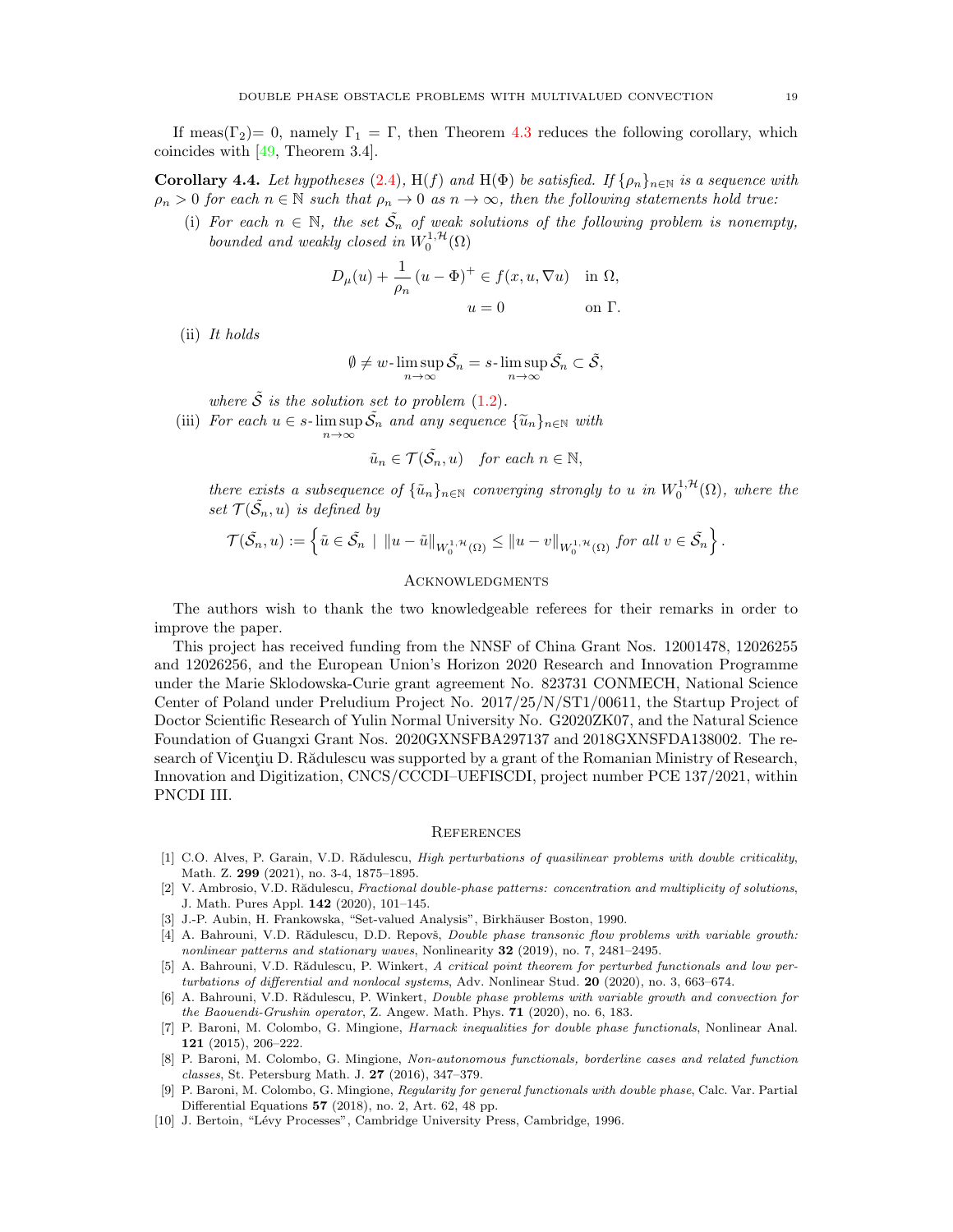- <span id="page-19-5"></span>[11] M. Cencelj, V.D. Rădulescu, D.D. Repovš, Double phase problems with variable growth, Nonlinear Anal. 177 (2018), part A, 270–287.
- <span id="page-19-6"></span>[12] F. Colasuonno, M. Squassina, Eigenvalues for double phase variational integrals, Ann. Mat. Pura Appl. (4) 195 (2016), no. 6, 1917–1959.
- <span id="page-19-7"></span>[13] M. Colombo, G. Mingione, Bounded minimisers of double phase variational integrals, Arch. Ration. Mech. Anal. 218 (2015), no. 1, 219–273.
- <span id="page-19-8"></span>[14] M. Colombo, G. Mingione, Regularity for double phase variational problems, Arch. Ration. Mech. Anal. 215 (2015), no. 2, 443–496.
- <span id="page-19-28"></span>[15] A. Crespo-Blanco, L. Gasiński, P. Harjulehto, P. Winkert, A new class of double phase variable exponent problems: existence and uniqueness, J. Differential Equations 323 (2022), 182–228.
- <span id="page-19-1"></span>[16] G. Duvaut, J.-L. Lions, "Inequalities in Mechanics and Physics", Springer, New York, 1976.
- <span id="page-19-9"></span>[17] C. Farkas, P. Winkert, An existence result for singular Finsler double phase problems, J. Differential Equations 286 (2021), 455–473.
- <span id="page-19-24"></span>[18] M. Galewski, "Basic Monotonicity Methods with Some Applications", Birkhäuser-Springer, Cham, 2021.
- <span id="page-19-10"></span>[19] L. Gasiński, N.S. Papageorgiou, Constant sign and nodal solutions for superlinear double phase problems, Adv. Calc. Var. 14 (2021), no. 4, 613–626.
- <span id="page-19-11"></span>[20] L. Gasiński, N.S. Papageorgiou, *Positive solutions for nonlinear elliptic problems with dependence on the*  $gradient$ , J. Differential Equations 263 (2017), 1451–1476.
- <span id="page-19-12"></span>[21] L. Gasiński, N.S. Papageorgiou, Nonsmooth Critical Point Theory and Nonlinear Boundary Value Problems, Chapman & Hall/CRC, Boca Raton, FL, 2005.
- <span id="page-19-13"></span>[22] L. Gasiński, P. Winkert, Constant sign solutions for double phase problems with superlinear nonlinearity, Nonlinear Anal. 195 (2020), 111739.
- <span id="page-19-3"></span>[23] L. Gasiński, P. Winkert, Existence and uniqueness results for double phase problems with convection term, J. Differential Equations 268 (2020), no. 8, 4183–4193.
- <span id="page-19-14"></span>[24] L. Gasiński, P. Winkert, Sign changing solution for a double phase problem with nonlinear boundary condition via the Nehari manifold, J. Differential Equations  $274$  (2021), 1037–1066.
- <span id="page-19-31"></span>[25] F. Giannessi, A.A. Khan, Regularization of non-coercive quasi variational inequalities, Control Cybernet. 29 (2000), no. 1, 91–110.
- <span id="page-19-27"></span>[26] A. Lê, Eigenvalue problems for the p-Laplacian, *Nonlinear Anal.* **64** (2006), no. 5, 1057–1099.
- <span id="page-19-33"></span>[27] V.K. Le, A range and existence theorem for pseudomonotone perturbations of maximal monotone operators, Proc. Amer. Math. Soc. 139 (2011), no. 5, 1645–1658.
- <span id="page-19-0"></span>[28] J.-L. Lions, "Quelques Méthodes de Résolution des Problèmes aux Limites Non Linéaires", Dunod, Paris, 1969.
- <span id="page-19-15"></span>[29] W. Liu, G. Dai, Existence and multiplicity results for double phase problem, J. Differential Equations 265 (2018), no. 9, 4311–4334.
- <span id="page-19-16"></span>[30] G. Marino, P. Winkert, Existence and uniqueness of elliptic systems with double phase operators and convection terms, J. Math. Anal. Appl. **492** (2020), 124423, 13 pp.
- <span id="page-19-29"></span>[31] S. Migórski, A. Ochal, M. Sofonea, "Nonlinear Inclusions and Hemivariational Inequalities", Springer, New York, 2013.
- <span id="page-19-26"></span>[32] G. Mingione, V.D. Rădulescu, Recent developments in problems with nonstandard growth and nonuniform ellipticity, J. Math. Anal. Appl. **501** (2021), no. 1, 125197, 41 pp.
- <span id="page-19-30"></span>[33] N.S. Papageorgiou, S.T. Kyritsi-Yiallourou, "Handbook of Applied Analysis", Springer, New York, 2009.
- <span id="page-19-4"></span>[34] N.S. Papageorgiou, V.D. Rădulescu, D.D. Repovš, Existence and multiplicity of solutions for double-phase Robin problems, Bull. Lond. Math. Soc. 52 (2020), no. 3, 546–560.
- <span id="page-19-17"></span>[35] N.S. Papageorgiou, V.D. Rădulescu, D.D. Repovš, *Double-phase problems and a discontinuity property of* the spectrum, Proc. Amer. Math. Soc. 147 (2019), no. 7, 2899–2910.
- <span id="page-19-18"></span>[36] N.S. Papageorgiou, V.D. Rădulescu, D.D. Repovš, Double-phase problems with reaction of arbitrary growth, Z. Angew. Math. Phys. 69 (2018), no. 4, Art. 108, 21 pp.
- <span id="page-19-19"></span>[37] N.S. Papageorgiou, C. Vetro, F. Vetro, Continuous spectrum for a two phase eigenvalue problem with an indefinite and unbounded potential, J. Differential Equations  $268$  (2020), no. 8, 4102-4118.
- <span id="page-19-20"></span>[38] N.S. Papageorgiou, C. Vetro, F. Vetro, Multiple solutions for parametric double phase Dirichlet problems, Commun. Contemp. Math. 23 (2021), No. 04, 2050006.
- <span id="page-19-32"></span>[39] N.S. Papageorgiou, C. Vetro, F. Vetro, Nonlinear multivalued Duffing systems, J. Math. Anal. Appl. 468 (2018), no. 1, 376–390.
- <span id="page-19-21"></span>[40] N.S. Papageorgiou, C. Vetro, F. Vetro, Relaxation for a class of control systems with unilateral constraints, Acta Appl. Math. 167 (2020), 99–115.
- <span id="page-19-25"></span>[41] N.S. Papageorgiou, P. Winkert, "Applied Nonlinear Functional Analysis. An Introduction", De Gruyter, Berlin, 2018.
- <span id="page-19-22"></span>[42] K. Perera, M. Squassina, Existence results for double-phase problems via M'orse theory, Commun. Contemp. Math. 20 (2018), no. 2, 1750023, 14 pp.
- <span id="page-19-23"></span>[43] V.D. Rădulescu, *Isotropic and anistropic double-phase problems: old and new*, Opuscula Math. **39** (2019), no. 2, 259–279.
- <span id="page-19-2"></span>[44] J.F. Rodrigues, "Obstacle Problems in Mathematical Physics", North-Holland Publishing Co., Amsterdam, 1987.